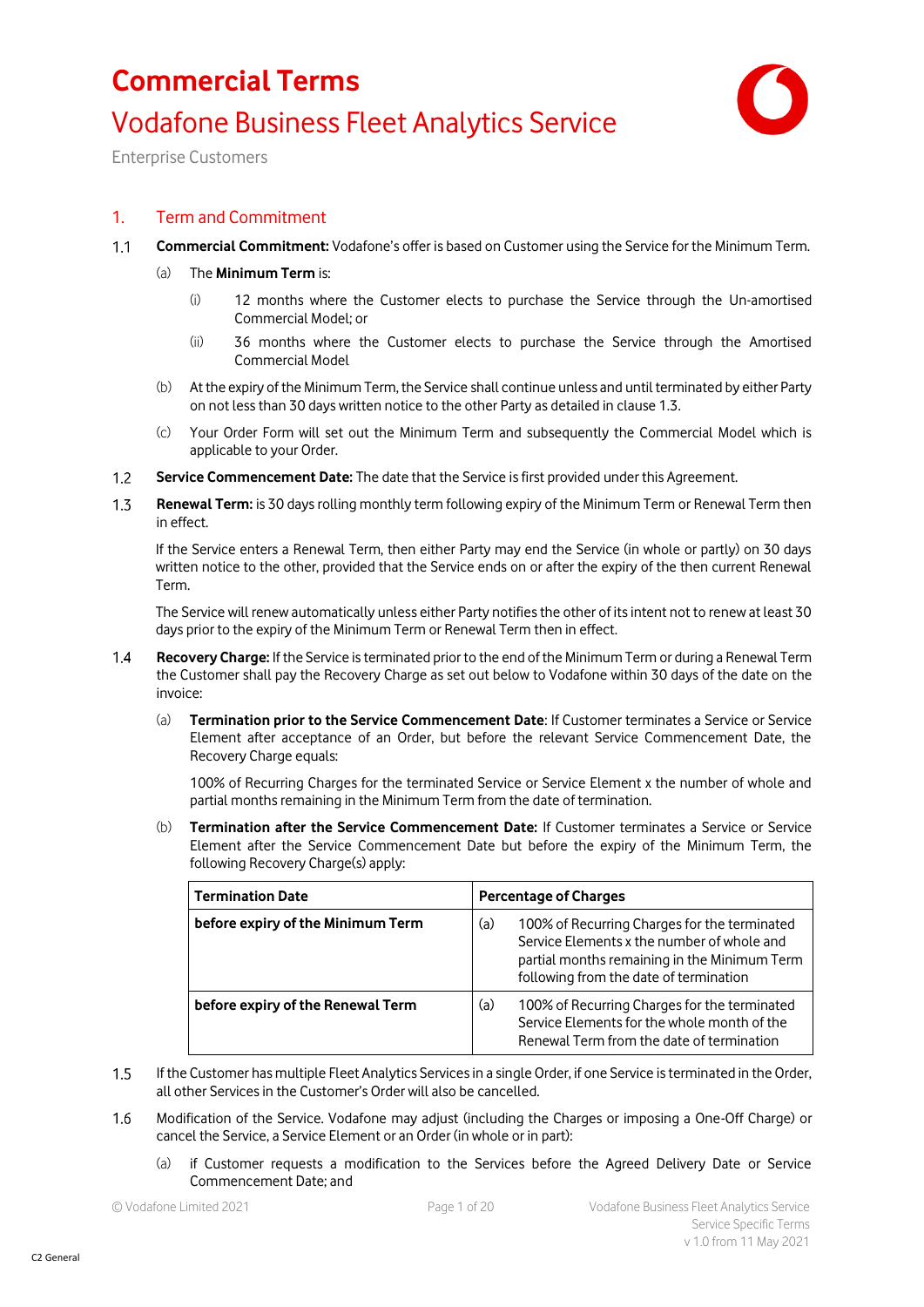

Enterprise Customers

- (b) if changes are necessary as a result of:
	- (i) Customer providing inaccurate or incomplete information; or
	- (ii) a Third Party Provider changing its charges to Vodafone.

For the avoidance of doubt, no request can be made by the Customer to modify the Services during the Minimum Term or a Renewal Term.

If changes are, or cancellation is, due to Customer's acts or omissions, Customer will be responsible for Vodafone's reasonable costs resulting from the modification and Recovery Charge resulting from the cancellation.

#### 2. Charges

#### $2.1$ **Recurring Charge:**

- (a) A standard, monthly subscription plan shall apply to the Devices the Customer elects to purchase, (the "**Subscription Plan**").
- (b) Chargesfor the Subscription Plan are detailed the Order Form and shall depend on which of the following commercial models the Customer selects upon purchase of the Service:
	- (i) **"Un-amortised Commercial Model"**: Customer pays an Equipment Charge up-front (for the Equipment ordered), together with a monthly, per Device Recurring Charge; and
	- (ii) **"Amortised Commercial Model"**: Relevant Equipment Charges are amortised across the length of the Minimum Term and payable as part of the monthly, per Device Recurring Charge,

#### (the "**Commercial Models**").

- (c) For each Commercial Model, there are two types of Subscription Plans available. The Basic Subscription Plan includes the Core Service Elements and the Pro Subscription Plan includes the Core Service Elements plus the Optional Service Elements, as described in the Service Specification.
- (d) The monthly Recurring Charge for the Subscription Plan set out in the Order Form apply on a per Device basis. Charges cover connectivity, access to the Portal and software licences.
- (e) All other additional Charges payable in respect of the Service and Equipment are also set out in the Order Form.
- (f) The monthly recurring charge exclude all One-Off charges for Equipment or other parts of the Service which are charged for in addition as set out in this Agreement.

#### $2.2$ **Equipment:**

- (a) **Customers purchasing the Service through the Amortised Commercial Model**: The applicable Equipment Charges are set out in the Order Form and shall be included within the Recurring Charge payable by the relevant Customer.
- (b) At the end of the Minimum Term the Recurring Charge for Equipment will no longer be chargeable.

#### $2.3$ **One-Off Charges:**

#### (a) **Equipment**

- (i) **Customers purchasing the Service through the Un-amortised Commercial Model**: The applicable Equipment Charges are set out in the Order Form and shall be payable by the relevant Customer upon purchase of the Service.
- (ii) **Equipment Cancellation:** Individual Equipment Orders are non-cancellable unless the entire Agreement is terminated in accordance with the General Terms.
- (iii) **Equipment Installation Charges:** If Customer cancels the installation of any Equipment within 3 Working Days of the advised installation date, Customer is responsible for the applicable Installation Charges and Vodafone may terminate the affected Service Element without liability to Customer or without prejudice to Vodafone's other rights or remedies set out in the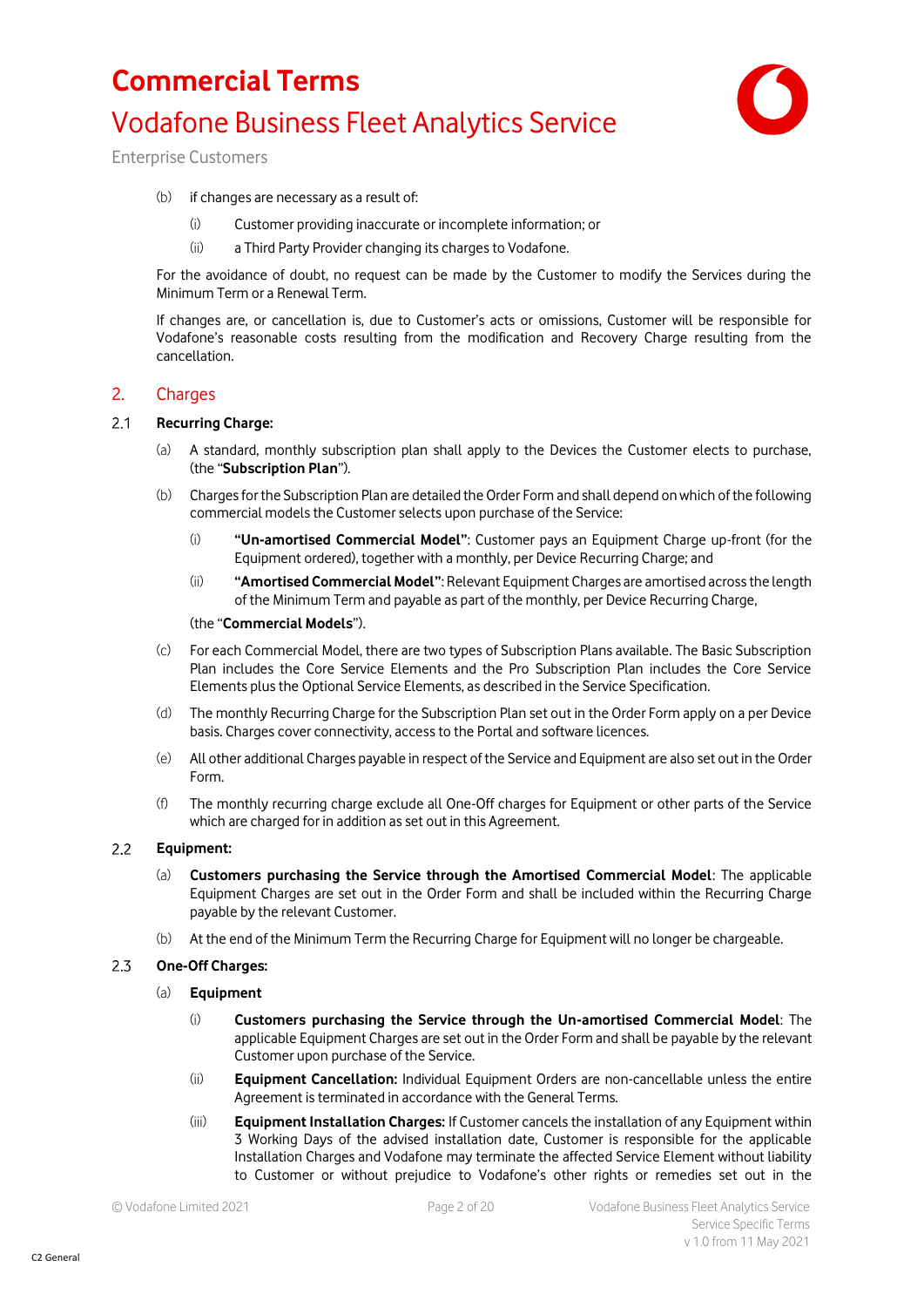

Enterprise Customers

Agreement. If no Installation Charges are set out, Vodafone may charge Customer reasonable costs incurred in preparing and planning the installation.

#### (b) **Installation**

- (i) Charges for Installation Works and other professional services are set out in the Order Form. These are One Off Charges that will apply upon purchase.
- (ii) All Charges exclude postage and packaging.

### 3. Billing and Invoicing and Payment

 $3.1$ **Billing Frequency:** On or around the 1st day of every month.

#### $3.2$ **Charges:**

(a) **Recurring Charges:** monthly as defined in the Order Form, from either (i) when the Device is activated on the Vodafone network ; or (ii) 30 calendar days have elapsed from placement of the Order, whichever is the earliest and thereafter.

#### (b) **One-Off Charges:**

- (i) **Equipment:** Customer shall pay the Charges for the Equipment as set out in the Order Form.
- (ii) **Installation** : will be confirmed at the point the Order is made if applicable, and will be charged in accordance with the Order Form

All One-Off Charges may be billed from the effective date as set out in the Order (or if not set out, then upon the acceptance of the Order by the relevant Parties).

- 3.3 **Due Date:** 30 calendar days from the date of invoice by direct debit or another electronic payment method agreed with Vodafone.
- $3.4$ **Suspension of Orders**: If Customer does not pay the Charges by the Due Date without raising a permitted invoice dispute, Vodafone is entitled, until paid in full and with 30 days' written notice, to suspend any further deliveries of any Equipment and/or the provision of any Services under any and all Orders and Customer's failure to pay will be deemed a material breach of this Agreement.

### 4. Data Protection

- $4.1$ Vodafone shall act as Data Controller save:
	- (a) where Vodafone Processes any User Personal Data on behalf of the Customer in respect of any Installation Works undertaken by or on behalf of Vodafone Automotive;
	- (b) where Vodafone Processes any User Personal Data on behalf of the Customer in respect of any repair or replacement of the Device or the Device Hardware;
	- (c) where Vodafone Processes any User Personal Data on behalf of the Customer in respect of any support, maintenance and/or upgrade works to the Device software, the Portal and/or the Platform;
	- (d) in respect of any User Personal Data Processed by Vodafone to set up administrator access to the Portal and the Platform; and/or
	- (e) in respect of any account details relating to an authorised User used to access the Portal and the Platform,

#### (the "**Processor Services**").

- $4.2$ Vodafone shall act as Data Processor in respect of the Processor Services. The remainder of this clause 4 shall apply only in respect of the Processor Services.
- 4.3 Vodafone (and their subcontractors):
	- (a) may Process User Personal Data for: (i) provision and monitoring of the Service; or (ii) any other purpose agreed between the parties subject to Customer's prior written consent. Additional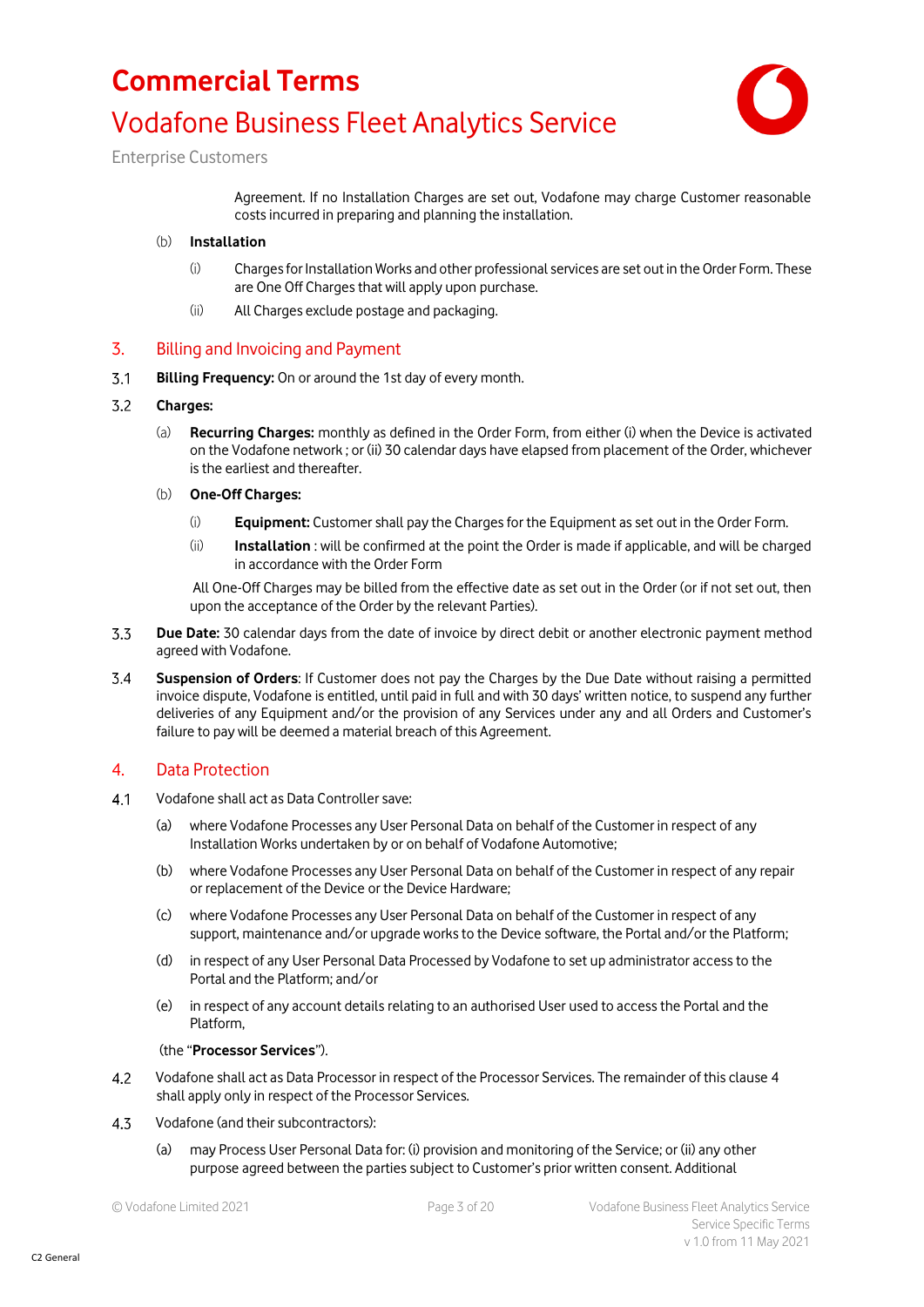

Enterprise Customers

instructions require prior written agreement and may be subject to Charges. Customer shall ensure that its instructions comply with Applicable Laws.

- (b) may use User Personal Data to create statistical data and information about service usage and devices that does not identify a User.
- (c) may engage another processor (a "**Sub-Processor**") to carry out processing activities in the provision of the Services or to fulfil certain obligations of Vodafone under the Agreement. Vodafone shall inform the Customer of changes to Sub-Processors where Vodafone is required by Applicable Privacy Law by (i) providing at least ten (10) Working Days' prior notice, or (ii) listing the new or replacement Sub-Processor o[n www.vodafone.co.uk](http://www.vodafone.co.uk/) at least ten (10) Working Days before Vodafone authorises and permits the new or replacement Sub-Processor access to User Personal Data in order to give the Customer the opportunity to reasonably object to such changes. Vodafone will enter into a contract or other legal act with the Sub-Processor and will impose upon the Sub-Processor substantially the same legal obligations as under this clause to the extent required by Applicable Privacy Law and that the Sub-Processor is carrying out the relevant processing activities. Vodafone shall remain liable to the Customer for the performance of that Sub-Processor's obligations.
- (d) may retain the User Personal Data for as long as is required to deliver the Service and shall destroy or return (at Customer's option) User Personal Data in its possession upon termination of the Agreement, save where Customer opts for Vodafone to retain User Personal Data subject to a new hosting agreement.
- (e) shall limit access to User Personal Data to those necessary to meet Vodafone's obligations in relation to the Service and take reasonable steps to ensure that they: (i) are under an appropriate statutory obligation of confidentiality; (ii) are trained in Vodafone's policies relating to handling User Personal Data; and (iii) do not process User Personal Data except in accordance with the Customer's instructions unless required to do so by Applicable Law.
- (f) shall (i) provide appropriate technical and organizational measures for a level of security appropriate to the risks that are presented by Processing; and (ii) comply with the security requirements contained in the Vodafone information security policies based on ISO 27001;
- (g) shall (i) provide Customer with such information, assistance and co-operation as Customer may reasonably require to establish compliance with Applicable Privacy Law including any personal data breach notification; (ii) without undue delay, notify Customer of any unauthorised access to User Personal Data of which Vodafone becomes aware, which results in loss, unauthorised disclosure or alteration to the User Personal Data; and (iii) where required by Applicable Privacy Law and requested by the Customer (prior to the processing), provide the Customer reasonable assistance to carry out a privacy impact assessment of the Services and any prior consultation of the relevant supervisory authority.
- $44$ **Audit**: Customer shall with respect to any right of audit, including inspections, which they may have under Applicable Privacy Law relating to data protection, agree to exercise such right as follows: (a) no more than once per annum following the Agreement Start Date, request to meet (on a mutually acceptable date) with one or more senior representatives of Vodafone's security and/or audit department to review Vodafone's security organization and the best practice and industry standards which Vodafone meets or to which it aspires, including, without limitation, ISO 27001 (or equivalent), provided that such audit shall relate to the Services only. If the Transfer Contract Clauses apply (the model contract clauses set out in the European Commission's Decision of 5 February 2010 on standard contractual clauses for the transfer of Personal Data to data-processors established in third countries, under the Directive 95/46/EC on the protection of individuals with regard to the processing of personal data and on the free movement of such data as may be amended or replaced by the European Commission from time to time), nothing in this clause 4.4 amends or varies those standard clauses nor affects any data subject or supervisory authority's rights under those clauses; and (b) be responsible for reviewing the information made available by Vodafone and making an independent determination if the Services meet the Customer's requirements and legal obligations as well as its obligations under this clause.
- **Transfer of User Personal Data out of the UK and EEA**: Vodafone may transfer User Personal Data to  $4.5$ countries outside the United Kingdom and European Economic Area only to the extent that (i) User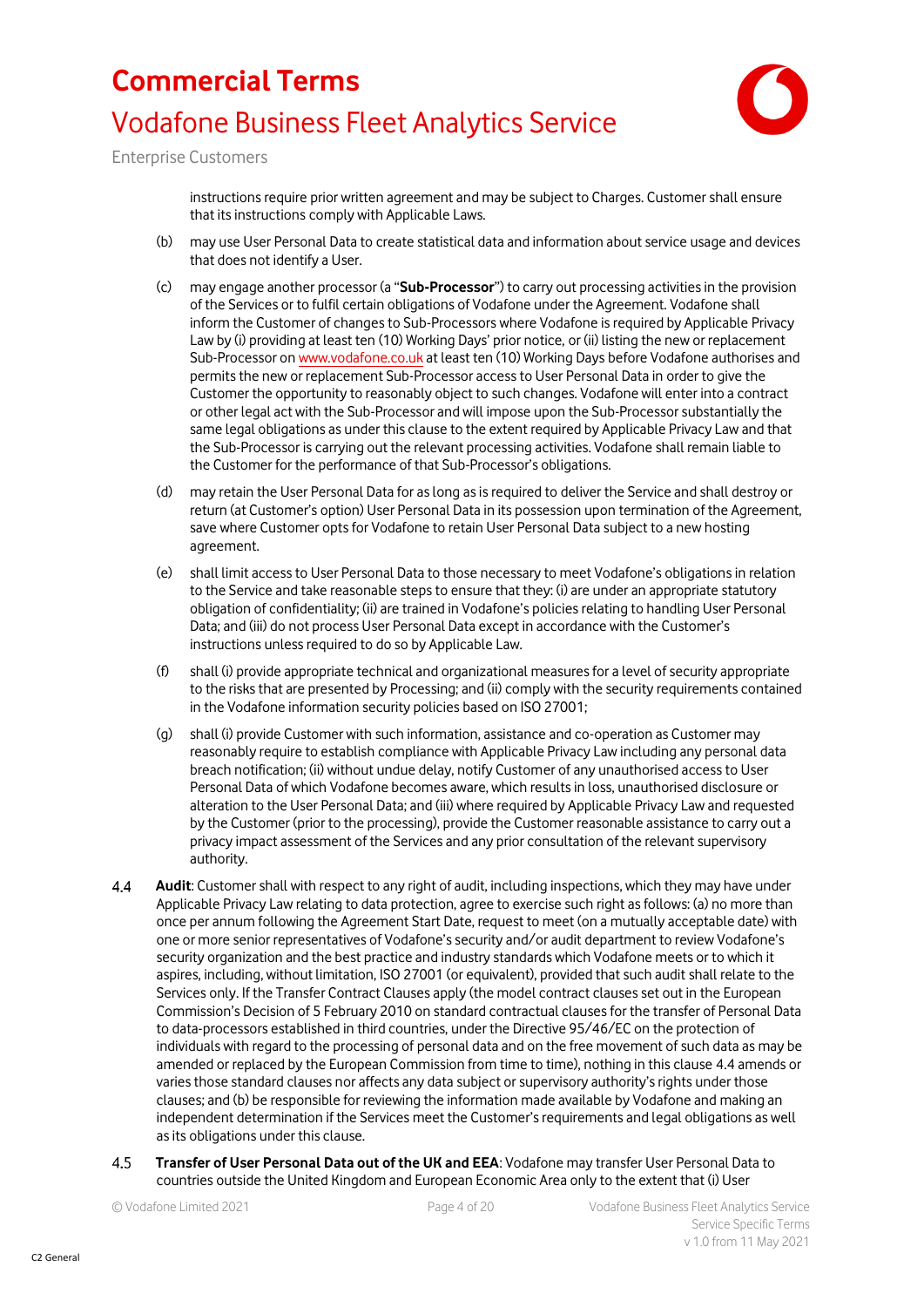

Enterprise Customers

Personal Data is transferred on terms substantially in accordance with the Transfer Contract Clauses for the transfer of Personal Data to processors established in third countries; (ii) that the transfer of User Personal Data does not put any member of Customer Group in breach of its obligations under Applicable Privacy Law; or (iii) it is required to do so by Union or Member State law to which it is subject; in such a case, Vodafone shall inform the Customer of that legal requirement before processing, unless that law prohibits such information.

- 4.6 **Law enforcement authorities**: Vodafone: (i) may receive legally binding demands from a law enforcement authority for the disclosure of, or other assistance in respect of, User Personal Data, or be required by Applicable Law to disclose User Personal Data to persons other than Customer; (ii) will not be in breach of its obligation to Customer in complying with such obligations to the extent legally bound; and (iii) shall notify Customer as soon as reasonably possible of any such demand unless otherwise prohibited.
- 4.7 **Enquiries from Users**: Vodafone shall, where the Customer is required under Applicable Privacy Law to respond to enquiries or communications (including subject access requests) from Users and taking into account the nature of the processing (i) without undue delay pass on to Customer any enquiries or communications (including subject access requests) that Vodafone receives from Users relating to their User Personal Data or its Processing; and (ii) assist the Customer by appropriate technical and organizational measures, insofar as this is possible in the Customer's fulfilment of those obligations under Applicable Privacy Law.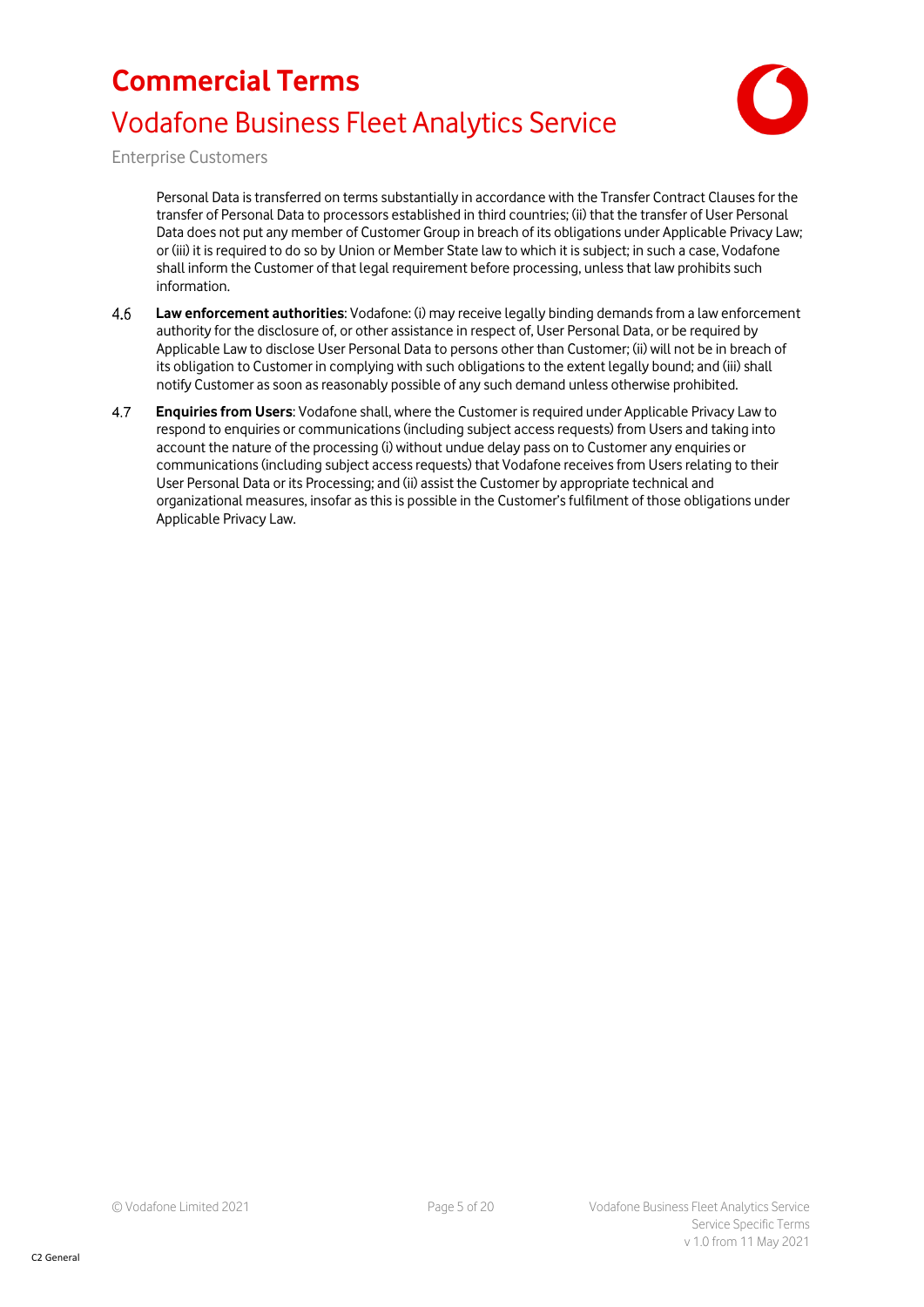

Enterprise Customers

### The Service – Overview

 $1.1$ Vodafone Business Fleet Analytics (the "**Fleet Analytics Service**") is a telematics service designed to support organisations managing the operation of vehicles by providing insights on location and vehicle status to a central user interface. The term "**Service**" or "**Services**" in these Service Specific Terms means the Fleet Analytics Service, the Core Service Elements and any Optional Service Element(s) selected by the Customer.

### 2. Service Term Structure

- These Service Specific Terms include:  $2.1$ 
	- (a) the service specification(s), which sets out a description of the Service (including the Core Service Elements and Optional Service Elements) and may be updated from time to time (the "**Service Specification**"); and
	- (b) the service levels which set out the standards that will be applied to the provision of the Service (the "**Service Levels**").
- $2.2$ The following documents further govern Vodafone's supply of the Service and form part of the Agreement, applying in the order of precedence set out in the General Terms:
	- (a) the Order Form which sets out the Commercial Terms and Service Elements selected by/for Customer;
	- (b) the General Terms;
	- (c) the Mobility Service Terms available at [www.vodafone.co.uk/terms;](http://www.vodafone.co.uk/terms)
	- (d) the Fixed Service Terms set out a[t www.vodafone.co.uk/terms;](http://www.vodafone.co.uk/terms)
	- (e) the Vodafone Business Marketplace Service Terms set out at [www.vodafone.co.uk/cloudservices/](http://www.vodafone.co.uk/cloudservices/)
	- (f) any applicable policies and guidelines, as provided from time to time by Vodafone.

### 3. The Service

- $3.1$ **Service Elements:** The Service shall comprise:
	- (a) the Core Service Elements where the Customer selects the "Basic Subscription Plan" (as defined in the Commercial Terms); and
	- (b) the Core Service Elements plus the Optional Service Elements where the Customer selects the "Pro Subscription Plan" (as defined in the Commercial Terms),

(the Basic Subscription Plan and the Pro Subscription Plan each being a "**Subscription Plan**" and together the "**Subscription Plans**"). Further details of the Subscription Plans, including the Core Service Elements and Optional Service Elements, are set out in the Service Specification, Commercial Terms and/or Order.

- $3.2$ **Service Levels**: The Service Levels set out the standards that will be applied to the provision of the Service.
- $3.3$ **Vodafone Business Marketplace** (**"Marketplace"**)**:** The Service is made available to purchase through the Marketplace. The Marketplace Terms apply to the extent of the Customer's use of the Marketplace website. In the event of any conflict between the Marketplace Terms and the Fleet Analytics Service Terms, then the Fleet Analytics Service Terms shall take precedence. The Customer accepts that certain features and functionality detailed in the Marketplace Terms may be limited or not apply to the Service, including but not limited to the applicability of Charges and Subscription periods.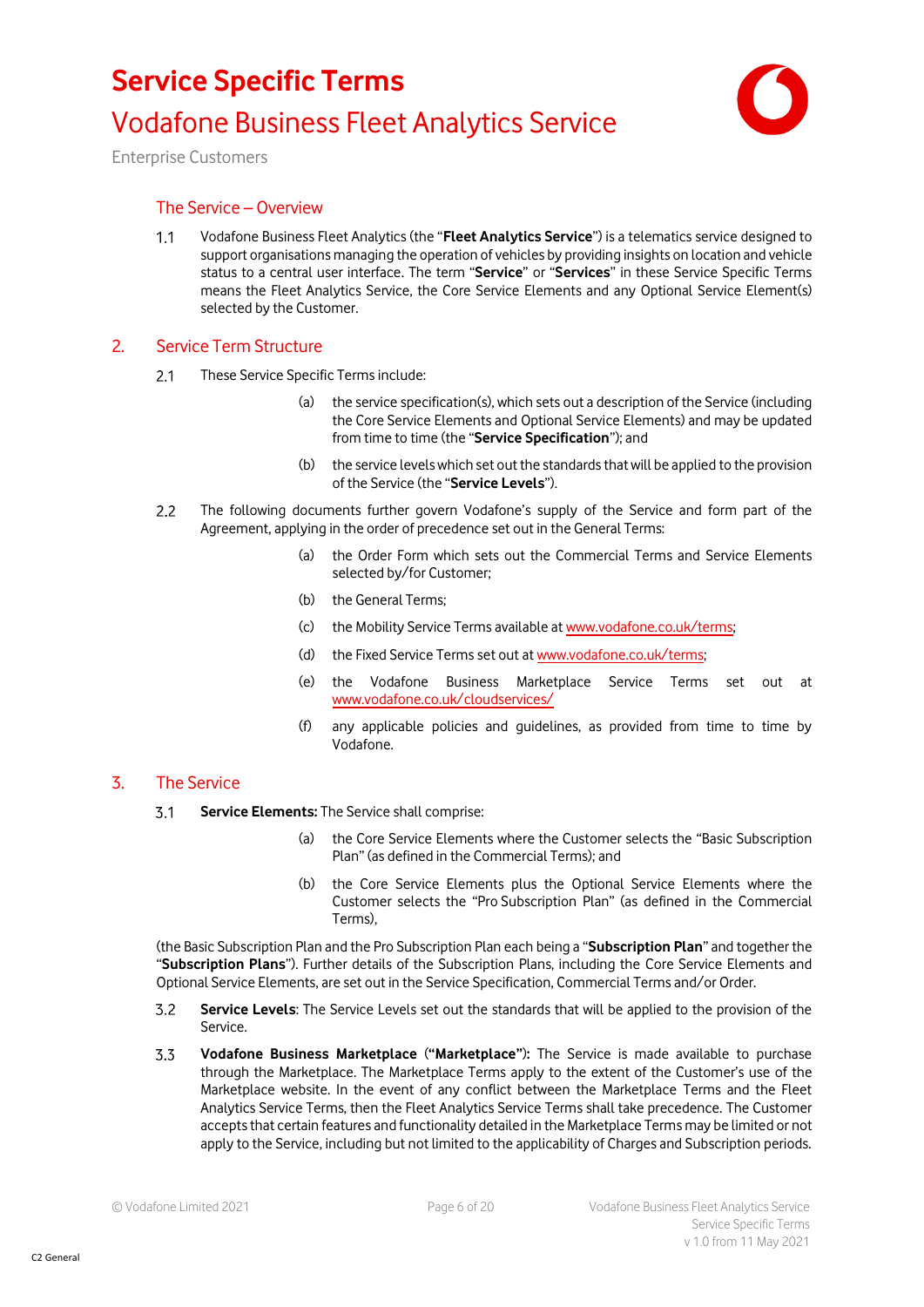

Enterprise Customers

### 4. Equipment

- $4.1$ **Customer selected Equipment**: The Commercial Terms and/or Order will identify which Equipment, if any, Vodafone will supply to the Customer and which of such Equipment will be purchased by Customer. Associated Charges shall be set out in the Commercial Terms and/or Order.
- $4.2$ **Title to the SIMs**: For the avoidance of doubt, Vodafone shall retain title to SIMs at all times, however Vodafone grants Customer a licence to use the SIMs (including any software they contain) to the extent necessary to use the Services.
- $4.3$ **Equipment Orders**:
	- (a) Subject to the order process set out in the General Terms, Customer shall place orders for Equipment in accordance with the process and quantities set out in the Order Form and each order so placed shall be an "**Order**".
	- (b) The Order Form shall include, but not be limited to the following information: (a) Customer name; (b) purchasing contact name and telephone number; (d) delivery address, contact name and telephone number; (e) items of Equipment ordered; (f) quantity, unit and total Charges of Order with currency indicated.
	- (c) Customer warrants, represents and undertakes that each Order received by Vodafone in accordance with the Agreement is a bona fide Order and Vodafone shall be entitled to rely upon the placement of the Order.
	- (d) Customer may not cancel or amend an Order without Vodafone's prior written consent.
	- (e) The Order Form will set out the Subscription Plan chosen by Customer, the Equipment required, any One-off Charges and the quantity, unit and total Charges of the proposed Order. Where Customer wishes to place an Order which differs from the Order Form, then they must request an additional Order Form to be drawn up and the Order process set out in 4.3(a) above must then be followed.
	- (f) Vodafone shall not be obliged to accept any Equipment Orders where the proposed Delivery Date falls after the end of the Minimum Term.
	- (g) Where Customer wishes to place an Order for additional Equipment and/or Service Elements during the Term of the Agreement then an additional Order Form will be drawn up and provided to Customer for acceptance.
- $44$ **Conditions for use of the Equipment**: The fundamental conditions for proper use of the Equipment include:
	- (a) proper installation of the Device (in accordance with clause [4.5](#page-7-0) below) in a professional manner that ensures that the Services are activated correctly;
	- (b) proper functioning and operation of the Global Positioning System ("**GPS**") constellation, which enables the vehicle to be located within the territory;
	- (c) proper functioning and operation of the Global System for Mobile Communications ("**GSM**") and GSM-General Packet Radio Services ("**GPRS**") telephone network, as well as the fixed telephone lines;
	- (d) update of the database of maps for the UK (at least quarterly) and Europe (if not quarterly, then every six months). Vodafone Automotive uses those maps that are available on the market; at the relevant time, and so it is possible that the mapping of the UK and Europe may be inadequate, making it impossible to guarantee the correct positioning of the vehicle/identification of speed limits for reasons that are not related to Vodafone Automotive; and
	- (e) ability of the Device to receive the GPS signal and the GSM and/or the GSM-GPRS signal, even if the Device is taken to isolated locations and/or places without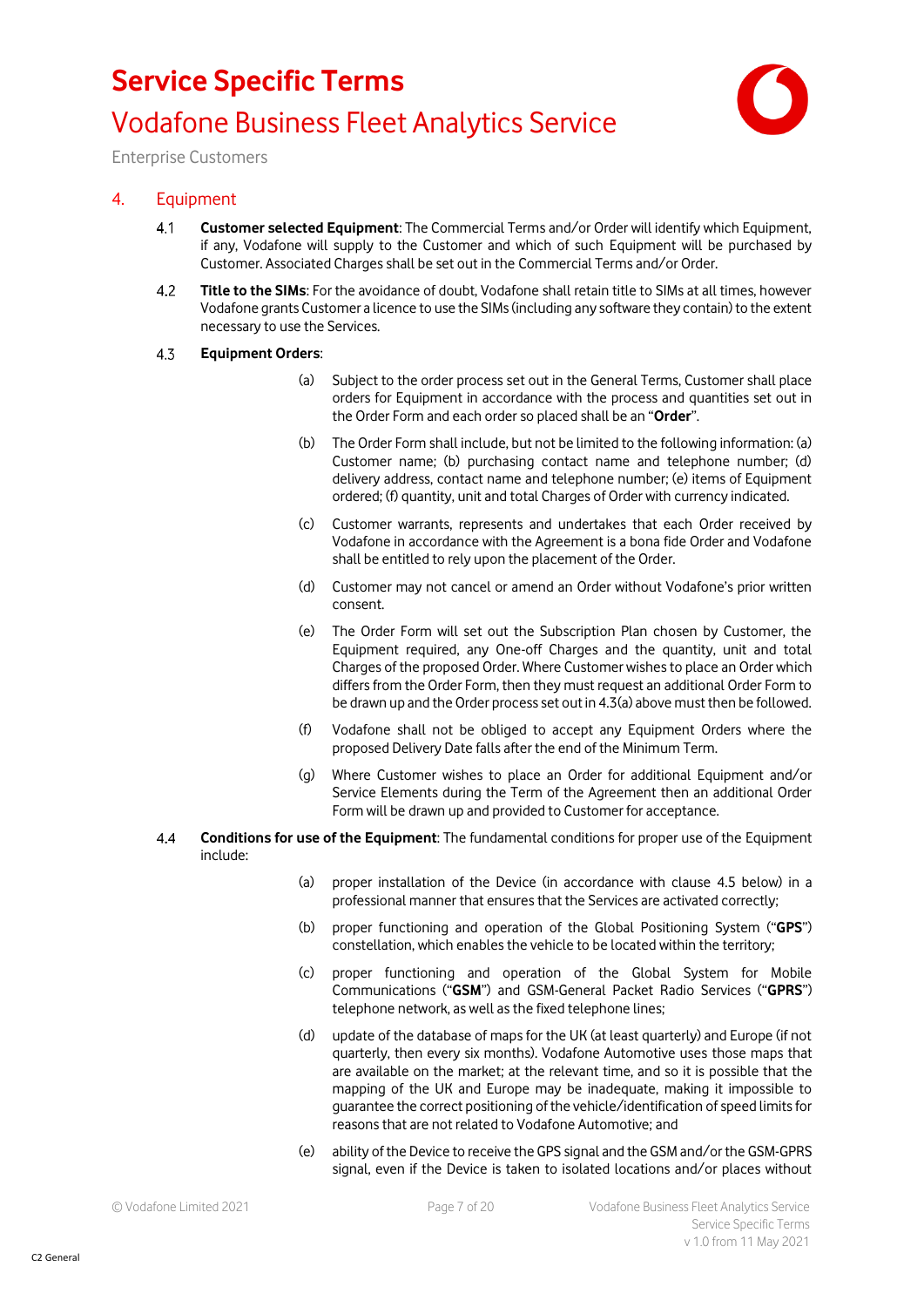

Enterprise Customers

GPS, GSM or GSM-GPRS coverage. In this case, there may not be any signal coverage and the vehicle may not be properly visible, making it impossible to locate the vehicle and obtain data.

#### <span id="page-7-0"></span> $4,5$ **Installation Works**:

- (a) Customer agrees (and shall procure) that installation, de-installation or reinstallation of each Device in a Customer vehicle (the "**Installation Works**") is undertaken in one of the following three ways:
- <span id="page-7-1"></span> $(i)$ by the Customer themselves;
- <span id="page-7-2"></span> $(ii)$ by a third party installer, nominated and engaged by the Customer (the "**Customer Installer**"); or
- <span id="page-7-3"></span> $(iii)$ Vodafone Automotive, at the Customer's request (and cost).
	- (b) Where the Customer opts for Installation Works to be undertaken in accordance with clause [4.5\(a\)\(i\)](#page-7-1) o[r \(ii\)](#page-7-2) above:
- $(i)$ the Customer shall ensure that such Installation Works are undertaken in a professional manner to ensure that the Services are activated and/or deactivated correctly; and
- $(ii)$ Vodafone shall not be responsible, nor bear any liability for, such installation and any disruption or cessation of the Services that may result from such Installation Works.
	- (c) The costs associated with any Installation Works undertaken in accordance with claus[e 4.5\(a\)\(iii\)](#page-7-3)[4.5\(c\)](#page-7-4) above are set out in the Order Form.

#### <span id="page-7-4"></span>4.6 **Removal of the Device from vehicle**:

- (a) The Device is not removed automatically on expiry (or termination) of the Agreement. Customers may elect to return the Device and/or other Equipment to Vodafone for recycling purposes, upon expiry (or termination) of the Agreement, provided always that they bear the costs associated with any such return.
- (b) If the Customer wishes to change the vehicle in which a Device is installed during the term of the Agreement, then removal and re-installation of the Device into the replacement vehicle shall be permitted, provided always that:
- $(i)$ the replacement vehicle meets the compatibility criteria (set out in clause **Error! Reference source not found.** below);
- $(ii)$ any such re-installation is undertaken in accordance with claus[e 4.5](#page-7-0) above; and
- $(iii)$ pending any re-installation undertaken in accordance with clauses [4.5\(a\)\(ii\)](#page-7-2) or [\(iii\)](#page-7-3) above, the Device is stored by the Customer
	- (c) For the avoidance of doubt, removal of the Device may be undertaken by the Customer, its Customer Installer or by Vodafone (at the Customer's request and cost).

#### 4.7 **Equipment delivery and activation**:

- (a) Vodafone may deliver Orders by instalments subject to prior agreement with Customer. Orders delivered by instalment may be invoiced and paid for separately. References in this Agreement to Orders shall, where applicable, be read as references to instalments.
- (b) If Customer fails to take delivery of an Order on the date agreed for delivery of such Equipment, then, except where such failure or delay is caused by Vodafone's failure to comply with its obligations under the Agreement:
- $(i)$ delivery of the Order shall be deemed to have been completed at 9.00am on the day delivery was attempted;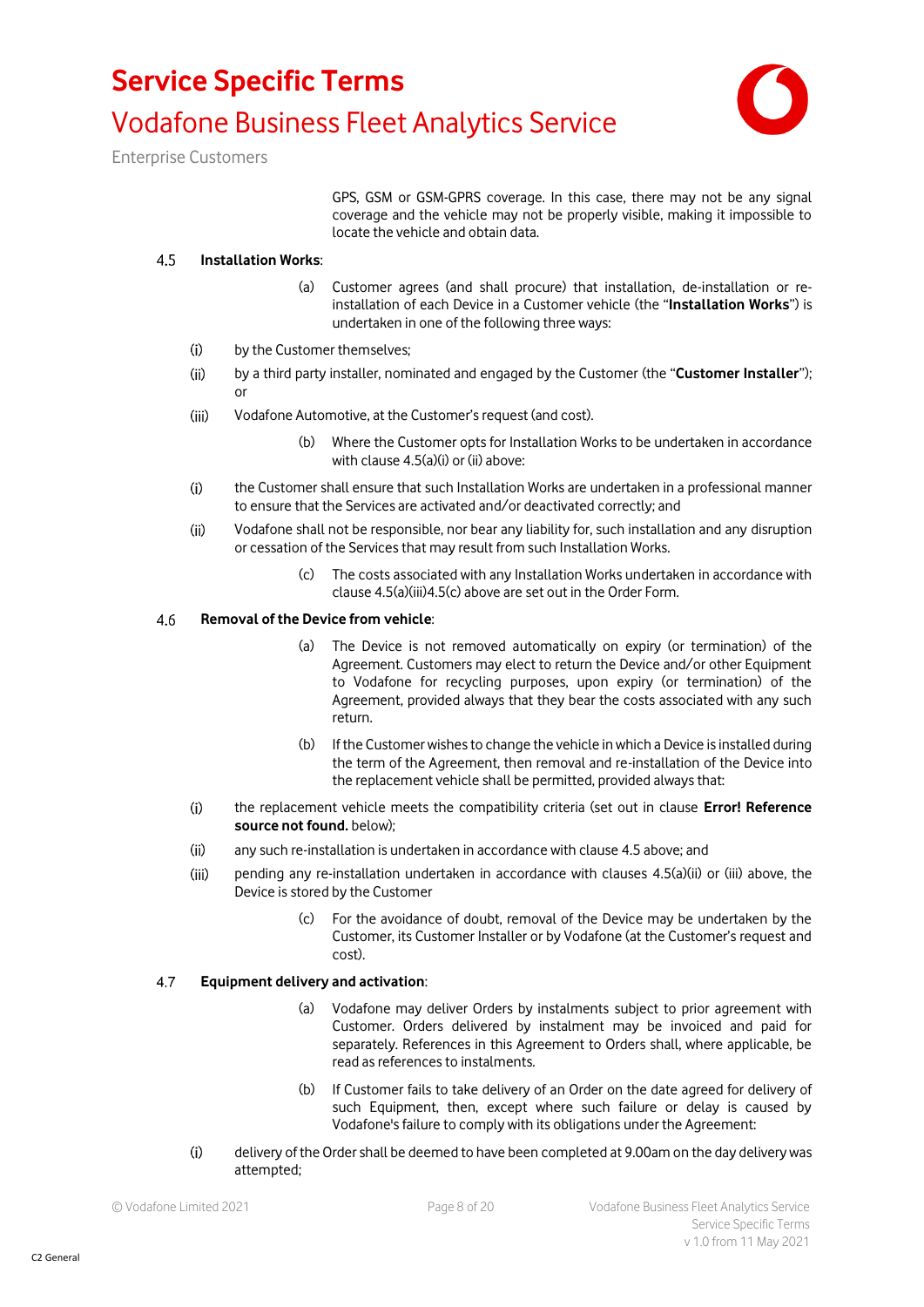

Enterprise Customers

- $(ii)$ Vodafone shall store the Order until delivery takes place, and charge Customer for all related costs and expenses (including insurance); and
- $(iii)$ Recurring Charges (which begin from the date of either a) installation of a Device in a vehicle; or b) 30 days from placement of an Order, whichever occurs first) shall continue to accrue and be billed by Vodafone in accordance with the Commercial Terms. Where multiple Devices are ordered then the Recurring Charges will commence from the date the first Device is installed in a vehicle.

#### $4.8$ **Equipment Warranty, Installation Warranty and Returns**:

- (a) Except where expressly set out otherwise in the Agreement:
- $(i)$ Vodafone Automotive shall provide a 24-month warranty in relation to the Equipment (the "**Equipment Warranty**"), commencing from the date the Equipment is shipped to Customer ("**Equipment Warranty Period**").
	- (b) If Installation Works are undertaken in by Vodafone Automotive in accordance with clause [4.5\(a\)\(iii\)](#page-7-3) above, then Vodafone Automotive shall provide a 90 day warranty on any Installation Works undertaken ("**Installation Warranty**"), commencing from the date of completion of such Installation Works. The Equipment Warranty does not cover any defects or damage to the Equipment resulting from:
- $(i)$ tampering, contamination and/or ordinary wear and tear of the Equipment;
- $(ii)$ the Customer's misuse or negligence (including, but not limited to, those circumstances set out in claus[e 5.9](#page-11-0) below); and
- an installation which, in Vodafone's sole opinion, was faulty and: (A) not carried out by a Vodafone  $(iii)$ Automotive employee or a Vodafone Automotive appointed subcontractor, or (B) resulted from a combination with other parts and/or products which were not supplied by or approved by Vodafone Automotive.
	- (c) For the avoidance of doubt, the Equipment Warranty shall continue to apply in relation to any replaced or repaired Equipment, for the duration of the unexpired Equipment Warranty Period.
	- (d) If Equipment becomes faulty within the Equipment Warranty Period, then the Customer shall notify Vodafone, providing reasonable detail about the fault. On receipt of such notice, provided the fault is for reasons unconnected with Customer's or any User's acts, omissions or misuse (including failure to follow Vodafone's guidelines or the guidelines of Equipment manufacturer(s)), Vodafone shall repair or replace (at Vodafone's discretion) the faulty Equipment. Vodafone shall deliver to the original delivery address replacement Equipment which is of equivalent or superior quality as the original Equipment. To the maximum extent permitted by law, these are the Customer's exclusive remedies for any failure to meet the Equipment Warranty.
	- (e) If the Customer returns Equipment during the Equipment Warranty Period which, upon assessment, is determined to be compliant and not defective, then Vodafone shall be entitled to charge the Customer for any applicable Charges relating to the: (i) delivery of the relevant Equipment to Vodafone Automotive; and (ii) return of the relevant Equipment to the Customer.
	- (f) If the Customer returns Equipment after the Equipment Warranty Period has expired, then Vodafone shall be entitled to charge the Customer for any applicable Charges relating to repair or replacement.
	- (g) If the Customer's Equipment is lost or stolen then Customer shall notify Vodafone. Customer may order new Equipment but will be required to pay for this Equipment.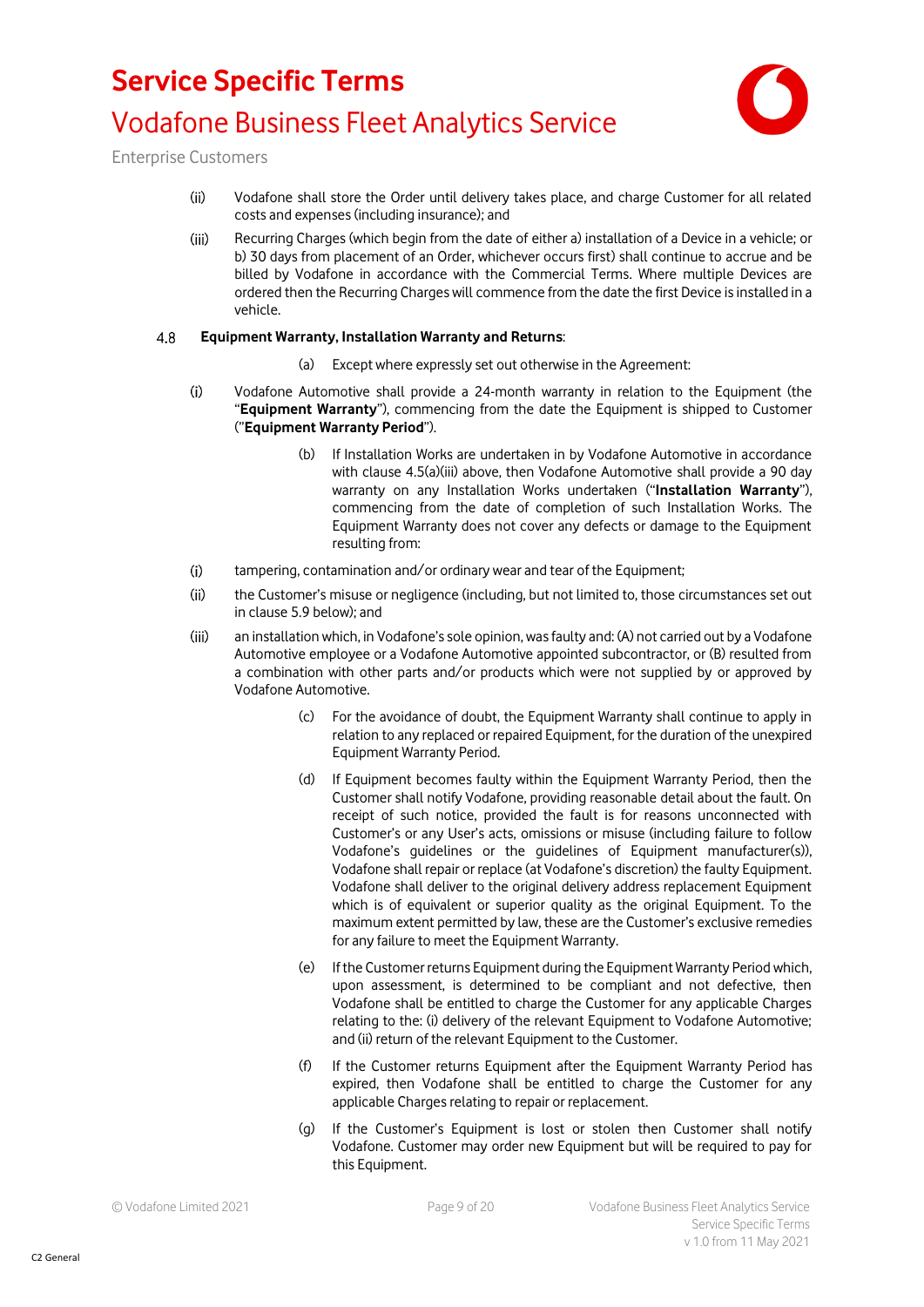

Enterprise Customers

4.9 **Maintenance**: Vodafone shall (or shall procure that Vodafone Automotive shall) undertake such support, maintenance and/or upgrade works to the Equipment software and/or the Platform as required for Service performance ("**Maintenance**"). Vodafone will provide Customer with reasonable advance notice of any Maintenance activity that requires Customer cooperation, and then temporarily suspend the Service for the time needed to carry out the Maintenance activity, except in unforeseeable circumstances and with the commitment to restore the Service as soon as possible. Customer agrees to cooperate with Vodafone in its performance of Maintenance. If Customer fails to do so, Vodafone is not responsible for Service performance related to Equipment or parts of the Service that require Maintenance. If scheduled and/or special Maintenance is necessary in order to ensure proper access to the Service, or to improve the Service provided, Vodafone will send a written communication, giving reasonable notice of at least 24 hours.

### 5. Service Specific Conditions of Use

#### $5.1$ **Third Party Providers:**

- (a) Some Service Elements(including the Platform) will be provided by a Third Party Provider.
- (b) Third Party Provider terms will be set out in a separate agreement directly between the Customer and the Third Party Provider, including, if relevant, shrinkwrap or click through agreements.
- (c) With respect to those Service Elements provided by Geotab, Geotab's terms and conditions shall apply and are available within the Portal . Customer will be required to sign up to these terms and conditions when registering through the Portal.
- (d) If the Customer fails to accept a Third Party Provider's terms and conditions, then Customer will not be able to access the affected Service Element(s) and Vodafone is excused from liability for failure to deliver the relevant Service Element(s).
- (e) If a Third Party Provider terminates Customer's right to use the Service, then Vodafone will be excused from liability related to failure to deliver the Service.
- $5.2$ **Customer Prerequisites:** In order to receive the Service, the Customer must provision and maintain the Customer network, technology systems, and vehicles and shall specifically:
	- (a) ensure every vehicle in respect of which the Service is ordered falls within the eligibility criteria set out in the vehicle compatibility list, prepared and maintained by Vodafone and available on request (the "**Vehicle Compatibility List**")
	- (b) adhere to the terms of the Geotab end user licence agreement that becomes effective upon the Customer first downloading, using, or accessing any Geotab device, software, service or other product (a copy of which is available on request),
	- (c) ensure it has a device with internet connectivity capability and a secure adequate internet connection (in order to access the Platform),

(the "**Customer Prerequisites**"). Vodafone is not responsible for any performance or non-performance issues with the Service caused by the Customer Prerequisites or Customer failing to comply with the Customer Prerequisites. If Customer fails to provision or maintain the Customer Prerequisites, Vodafone may terminate the Service and apply a Recovery Charge.

**Customer Conditions for operation of the Service**: Following the proper installation and activation 5.3 of the Device, operation of the Services depends on the Customer's with the following conditions: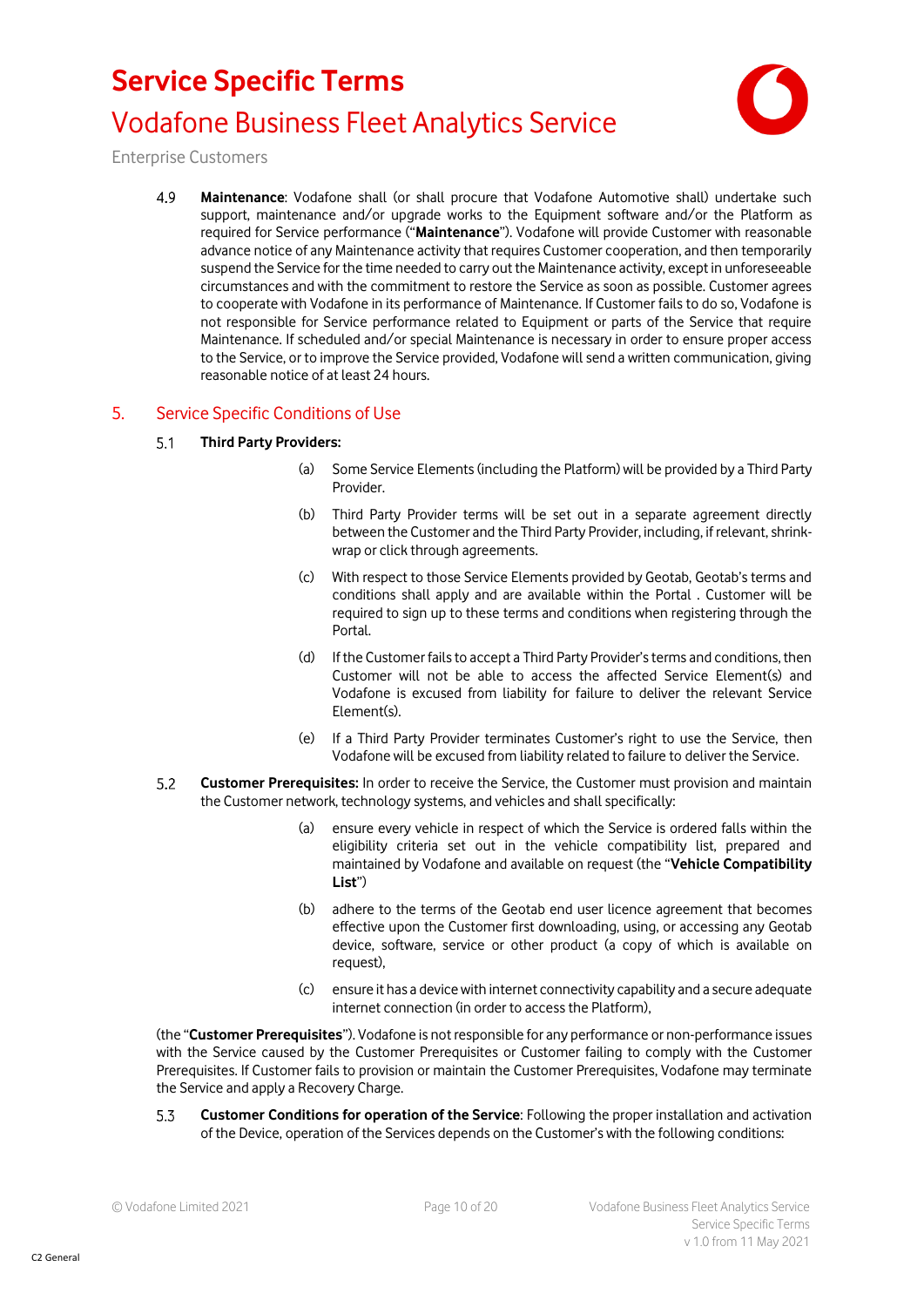

Enterprise Customers

- (a) the Customer notifying Vodafone promptly about any change in the contact details (telephone numbers, e-mail addresses) of the person to be contacted by Vodafone Automotive with regard to proper provision of the Services;
- (b) never performing any unauthorised maintenance or repair activity on the Device and/or its components, whether directly or indirectly.

#### 5.4 **Restrictions on use**: Customer shall:

- (a) not remove the SIM from the Equipment;
- (b) not use the Device in a permanent roaming way (or a non-permanent roaming way for a prolonged period) in countries where roaming (including permanent roaming) is restricted;
- (c) ensure the Equipment is only used with Customer's authorisation and shall inform Vodafone as soon as is reasonably practicable after Customer becomes aware that a SIM is lost, stolen or damaged; Customer will be liable for any loss or damage suffered by Customer as a result of unauthorised use of SIMs (including due to loss or theft) up to the time that Customer has notified Vodafone that such SIM is being used without Customer's authorisation);
- (d) not sublicense, lease, rent, loan disclose or otherwise transfer the SIM cards to any third party for any purpose (Customer can only use the SIM cards: (i) for the purposes of accessing the Service and not for any other purpose; and (ii) with the Equipment and not with any other device or equipment; Customer is responsible for all use of the SIM cards);
- (e) not use the Equipment for any covert surveillance or analogous activity; and
- (f) not install (or procure the installation of) the Equipment in any vehicle in which the Customer does not hold a direct or indirect ownership interest.

If Customer or User breaches this clause (whether directly or indirectly), Vodafone may suspend the Service without notice and such breach of any of the above provisions shall be deemed a material breach of this Agreement.

- $5.5$ **Publishing results**: Customer shall not, and shall ensure that its Customer Group Companies and Users shall not, publish any results of any benchmark or performance tests of the SIMs, the Service, or components thereof, provided that such restriction shall not restrict Customer from publishing performance results as specifically related to Customer's vehicles and not to the Service.
- 5.6 **Interruption to Service**: Customer hereby acknowledges that uninterrupted access to the Portal and the Platform is not guaranteed. Customer agrees to defend, at its own expense, indemnify and hold harmless Vodafone and its subsidiaries, affiliates, directors, officers and employees (collectively, the "**Vodafone Indemnitees**"), from and against any and all claims, suits, damages or expenses asserted against or incurred by any of the Vodafone Indemnitees directly resulting from Customer's use of Services in a way that requires uninterrupted availability of the Portal and the Platform and where interruption of access to the Portal and the Platform causes death, personal injury, physical injury or property damages.

#### **Security Obligations**:  $5.7$

- (a) Vodafone shall exercise all reasonable efforts to ensure the security of Customer's and Users' communications. However, for reasons beyond Vodafone's control, it does not promise or guarantee that communications will be completely secure. Vodafone acknowledges that it gains no right or interest in the content of the communications and shall not store or otherwise use the content of the communication.
- (b) Customer shall exercise all reasonable efforts and implement necessary security controls to ensure the security of Users' communications via Customer Equipment, Device Hardware and related services.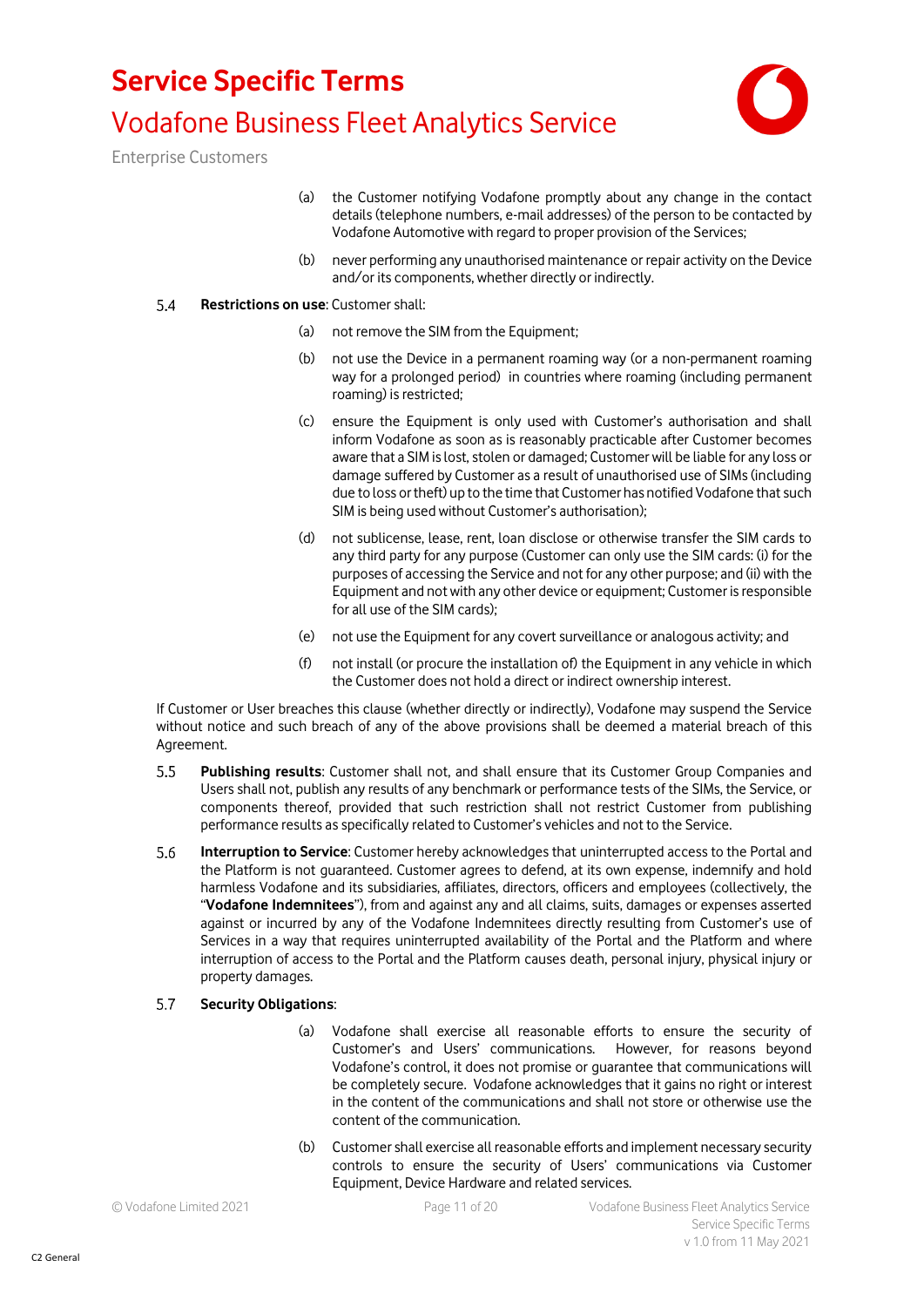

Enterprise Customers

#### (c) Customer will:

- $(i)$ take reasonable steps with entities it controls in line with commercial good practice to limit misuse of or threat to the Service, Equipment;
- $(ii)$ address any misuse or threat identified by Vodafone through the implementation of appropriate security or user controls; and
- $(iii)$ seek prior approval from Vodafone before running any security tests, vulnerability scans or penetration tests on Equipment or Services.
- $5.8$ **Authorised Users**: Access to the Service is limited to those authorised Users to whom the Customer provides access. Vodafone will provide the Customer with administrator access details("**Administrator Access Details**"), from which the Customer can create individual accounts to enable each of its authorised Users to access the Portal and the Platform (with the access details created for such accounts being the "**User Account Details**"). Customer is responsible for: (a) the security of the Administrator Account Details and the User Account Details; (b) providing Vodafone with the identity of the authorised Users (if requested) and keeping that information current; and (c) its authorised Users' compliance with the Agreement and Applicable Privacy Law. Vodafone accepts no liability for any unauthorised or improper use or disclosure of any User Account Details. Customer is liable for all acts and omissions conducted using the User Account Details.
- <span id="page-11-0"></span>5.9 **Termination for SIM Reappropriation**: Customer shall not remove (or procure the removal of) the SIM from the Device and reappropriate the SIM into a separate device or piece of hardware with dataincurring capability ("**SIM Reappropriation**"). If any such SIM Reappropriation occurs, then:
	- (a) Vodafone may terminate the Service immediately without notice; and
	- (b) Customer shall be liable (and indemnify Vodafone) for any and all costs incurred as a direct result of such SIM Re-appropriation (including, but not limited to, any and all data charges and any remaining Device charges, if applicable).

### 6. Service Change Request Procedure

- Subject to the provisions of the General Terms, Customer may submit to Vodafone a change to the  $6.1$ technical scope of the Services requested by Customer ("**Change Request**").
- $6.2$ If Customer submits a Change Request following the Service Commencement Date:
	- (a) such Change Request shall be subject to acceptance by Vodafone and Vodafone will respond to this Change Request setting out areas impacted by the change and Charges for the change and a new quote where applicable; and
	- (b) on receipt of Vodafone's response, Customer will confirm whether Customer wishes to progress with the Change Request or not.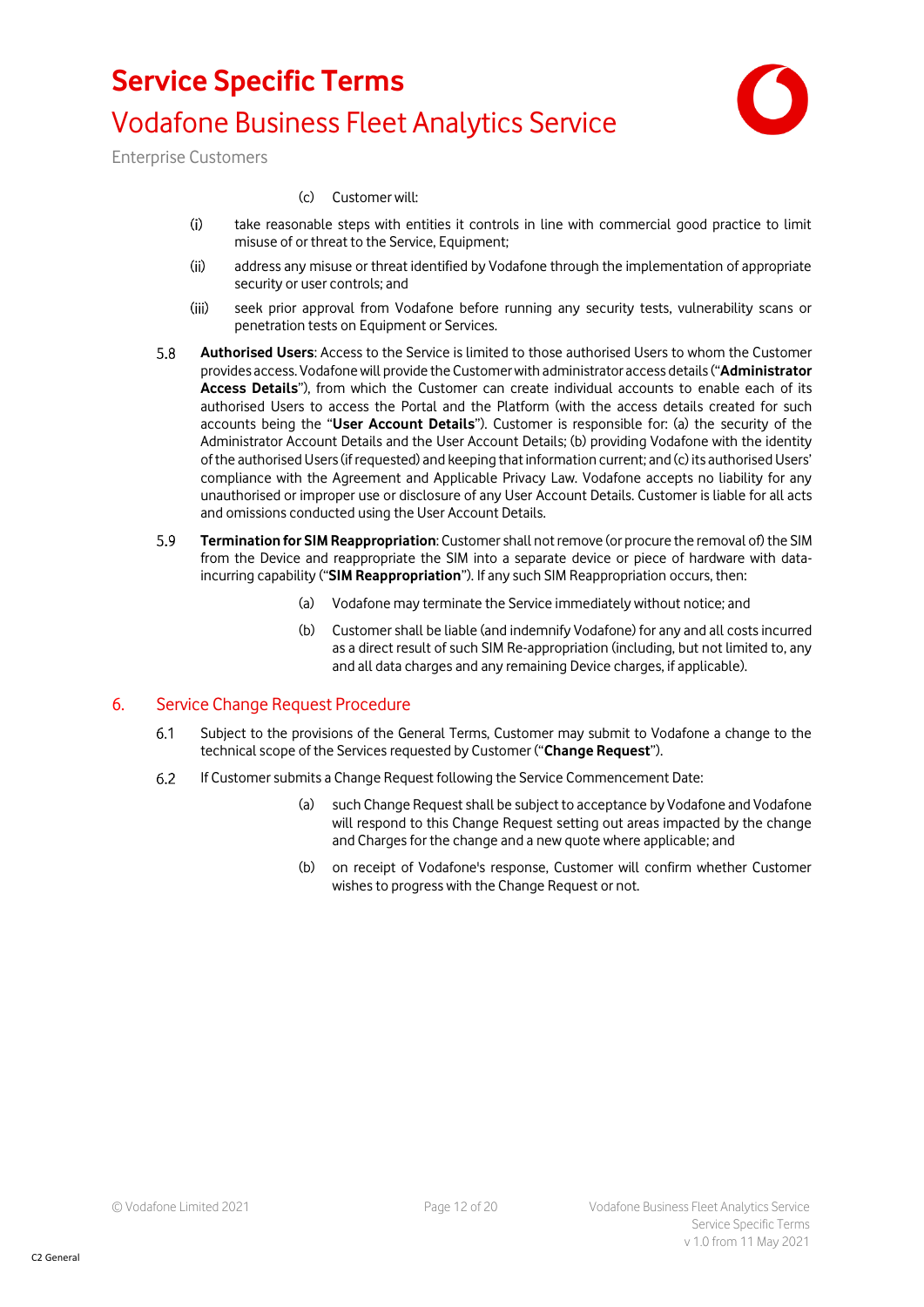# **Vodafone Business Fleet Analytics Service** Service Specification



Enterprise Customers

### 1. Service Elements

- $1.1$ The Service comprises core Service Elements (**"Core Service Elements"**), and may also, when specifically set out in the Commercial Terms and/or an Order, comprise Optional Service Elements (**"Optional Service Elements"**).
- $1.2$ **Core Service Elements**: The Core Service Elements comprise:
	- (a) Device;
	- (b) Connectivity Services; and
	- (c) Telematics Platform
- $1.3$ **Optional Service Elements**: The following Optional Service Elements are also available (in addition to the Core Service Elements):
	- (a) Installation Services
- $1,4$ The technical components of the Service are illustrated below:



### 2. Core Service Elements

- $2.1$ **Device**
- (a) The Device (full Device specification available upon request) includes an embedded SIM.
- (b) Device accurately records and identifies the data retrieved from the Customer vehicle as a small form-factor vehicle-tracking device that plugs into the vehicle's OBD II port, or via an adapter (harness) for vehicles without this port. For example, the Device will collect data on vehicle location, ignition, trip distance and time, engine idling, and speed. The Device can also provide a real-time sense of the vehicle's orientation and extract information on vehicle health and status, records VIN, odometer, engine faults and seat belt usage.
- (c) The Device will record when driving begins and uses authentication, encryption, and message integrity verification the Device and network interfaces. Each Device uses a unique ID and non-static security key, preventing to fake a device's identity. Over-the-air updates use digitally signed firmware to verify that updates come from a trusted source.
- (d) The Device can be used in gas, diesel, hybrid and electric vehicles. Customer is not required to have a separate antenna, wire splicing or special tools. Where Installation is not supplied by Vodafone, Customer will be required to undertake the Installation Works as set out in this Agreement.

#### $2.2$ **Connectivity Services**

(a) The GDSP connectivity connects each vehicle to the Vodafone network. The GDSP manages connectivity over the following spectrum GO9 3G/2G Global3G: 800/850/900/1900/2100 MHz2G: 850/900/1800/1900 MHz. The Connectivity Service provides: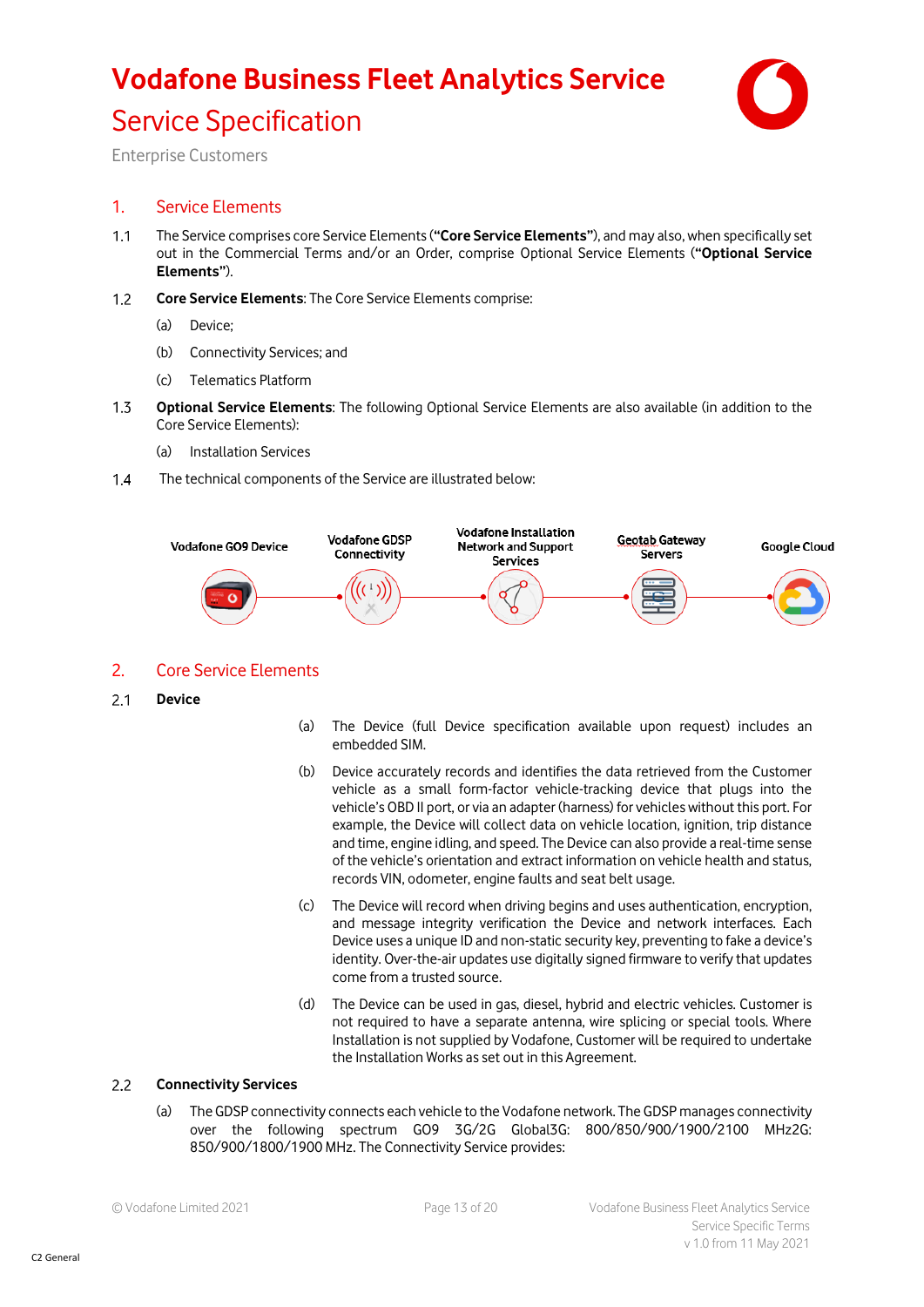# **Vodafone Business Fleet Analytics Service** Service Specification



Enterprise Customers

- $(i)$ Communications via the GDSP, enable the device to transmit data packets. The availability of mobile services and the speed of data transmission by the device depend on the coverage and condition of the local network;
- $(ii)$ A dedicated APN ensures two-way flows between the device and the Platform are achieved;
- $(iii)$ GDSP SIM cards are authenticated before they are assigned an IP address;
- $(iv)$ The data is collected from the Device and sent to Geotab Gateway Servers and then to an assigned database (unique to each Customer) and then hosted within Google Cloud.

#### $2.3$ **Telematics Platform**

- (a) The Geotab Telematics Platform ("**Platform"**) operated by Geotab allows Customer to manage the Services.
- (b) The Platform is accessed via the Vodafone web portal ("**Portal"**) where Customer can access detailed reporting and data that the Device collects.
- (c) Customer will be required to sign up to Portal to access the Platform once the Equipment is installed.
- (d) The Platform is comprised of multiple services and systems and completes the processing of raw data for subsequent analysis and the reconstruction of accidents.
- (e) The Platform will host information that the Device collects, using the Connectivity Service to show:
	- $(i)$ information about the driver and the vehicle;
	- $(iii)$ the real-time events (alarms), configuration rules and trip information; and
	- geographical information (type of road, speed limit) and an analysis of events by reference to the  $(iii)$ accelerometer.

### 3. Optional Service Elements

 $3.1$ The terms pertaining to the Optional Service Elements set out in this section 3 (the "**Optional Service Element Terms**") form part of the Service Specific Terms for the Fleet Analytics Service when ordered. If there is a conflict between them and the Optional Service Element Terms, the Optional Service Element Terms will supersede the Service Specific Terms for the Fleet Analytics Service, but only for the relevant Optional Service Element.

#### $3.2$ **Installation Services**

- (a) Installation Services for Installation Works undertaken by Vodafone Automotive will be provided by the Vodafone Automotive Network Service Provider.
- (b) To facilitate the Installation Works the Customer's Fleet Manager must communicate the status and location of the Customer vehicle/s in order to select the installation Centre that will perform the Installation Works.
- (c) If the vehicles are newly registered and located and external facilities, Vodafone personnel must check if these facilities can be authorised to perform the Installation Works. If the facilities cannot be authorised as a Vodafone centre, it will be necessary to check how Vodafone personnel can access the facilities and, specifically, each vehicle, in order to perform the required on-site activity. The Customer's Fleet Manager is responsible for providing the necessary indications and organising the necessary contacts with the facilities concerned, before Vodafone can start the authorisation procedure.
- (d) If the vehicles are already on the road, it is necessary to check:
	- $(i)$ if Vodafone personnel can perform the installation procedure by not authorised centres: before Vodafone personnel can start on- site work they must first be given the list of vehicle number plates and details of the centre where a specified number of vehicles will be available, as agreed between the parties; and
	- if the Installation Works can be carried out by an installation Centre: the list of vehicle number  $(ii)$ plates assigned must be made available before the installation work can start.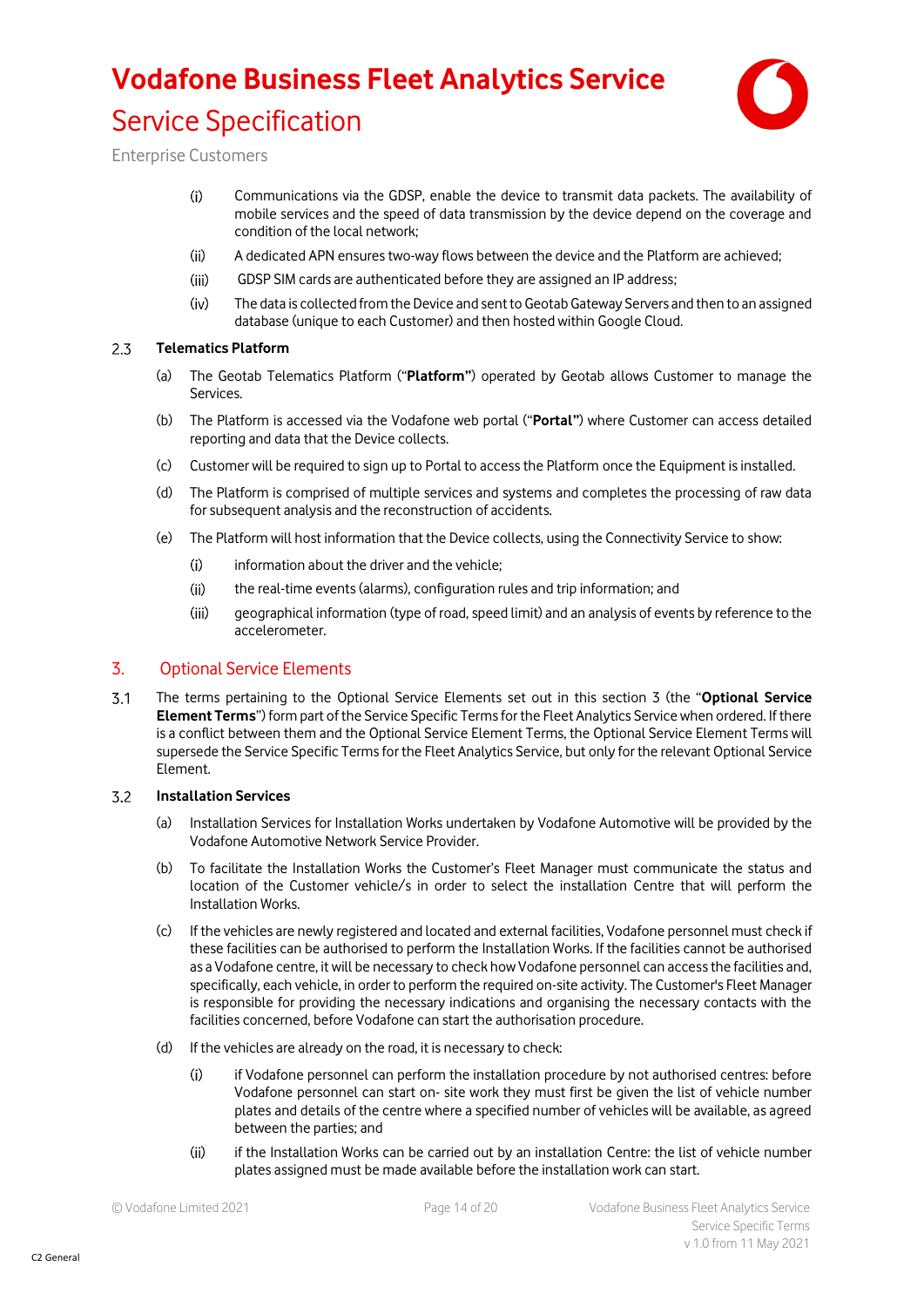# **Vodafone Business Fleet Analytics Service** Service Specification



Enterprise Customers

- (e) Customer must agree to make available space in Customer site for the advance storage of the Device to be installed, de-installed or re-installed.
- (f) Once the vehicle has been made available to the Installation Centre, these are the steps to follow to properly install the Device:
- $(i)$ Locate the vehicle's engine diagnostic port normally found in the driver's area at or below knee level.
- Align the receiver end of the device with the engine diagnostic port and push in place. Ensure the  $(ii)$ Device is well connected to the diagnostic port. Once connected, the Device emits 6 quick beeps.
- $(iii)$ Once the Device is connected and receives power, the LEDs on the front of the device start blinking then turn solid once completing the actions below.
- $(iv)$ The light that is displayed on the Device will show: Red LED for device configuration, Green lED for connectivity to the network; and Blue LED for GPS network connectivity.
- $\omega$ The Device emits two quick beeps every 60 seconds during set-up. Initial start-up may take several minutes to complete.
- $(v<sub>i</sub>)$ Once all three LEDs turn solid and you hear 10 quick beeps, secure the Device using the provided cable tie.
- $(vii)$ No installer app is needed to complete and test the provisioning process; once the Device has been installed, it immediately starts recording data.
- (viii) In case the OBD port is not well suited within the vehicle, the installation is completed with an extension cable (harness) with a total length of almost 15'.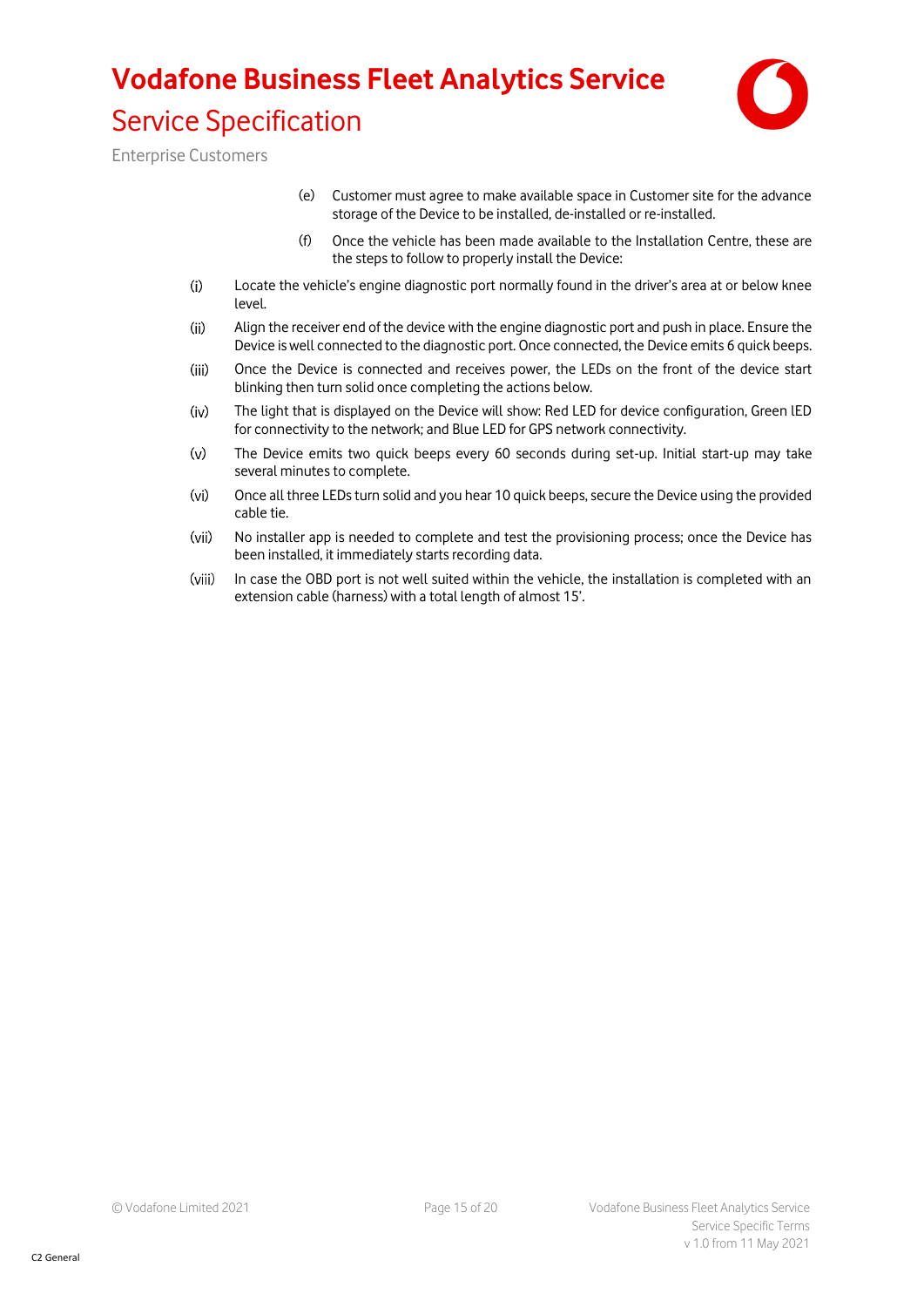

### Service Levels

Enterprise Customers

### 1. Incident Management

- Vodafone shall carry out Incident management as part of the Service, which aims to restore service  $1.1$ operation to within applicable agreed Service Levels and minimise the adverse impact of the Incident on Customer's business operations.
- $1.2$ Customer shall appoint primary and secondary points of contact responsible for reporting and progressing Incidents and will inform Vodafone and keep Vodafone up-to-date with the appointed individuals' identities and levels of access.
- $1.3$ Vodafone or Third Party Provider may temporarily interrupt the Service to carry out Planned Works. "**Planned Works"** means planned Vodafone-initiated changes to the Service (for example, to carry out essential maintenance or upgrades to the Platform)**.**
- $1.4$ Customer may report an Incident or request technical support through the applicable Vodafone Service Desk during the relevant operating hours as set out below:

| Vodafone Service Desk       | Operating Hours                                                                               |
|-----------------------------|-----------------------------------------------------------------------------------------------|
| Vodafone Service Desk hours | 08:00 to 18:00 UK time during the Working Day (Monday to Friday<br>excluding public holidays) |

- $1.5$ The Vodafone Service Desk is a second level support environment. Before reporting an Incident to Vodafone, Customer shall conduct appropriate investigations to establish its cause, including all initial troubleshooting activities previously specified by Vodafone.
- $1.6$ Customer shall procure such co-operation from Users and from any of its third party providers as is reasonably requested by Vodafone to assist in the management of Incidents. In order to provide support, Customer agrees that they will provide access to Vodafone and/or its Third Party Providers, including the provision of temporary User rights if required.
- $1.7$ The Vodafone Service Desk shall determine whether a detected or reported Incident is attributable to connectivity or the Device Hardware used to connect to the Portal. For the avoidance of doubt, Vodafone shall have no obligation to provide support in respect of Incidents that are attributable to equipment, which is not Device Hardware, purchased by Customer from Vodafone.
- Vodafone shall: (a) raise a Trouble Ticket or email a Third Party Provider notifying of the incident; (b)  $1.8$ track the incident through to closure; (c) categorise the Severity Level of the Incident (where applicable); (d) keep a record of the Incident; (d) investigate and carry out diagnostic activities; and (e) where possible, resolve the Incident.
- 1.9 Any support (including investigation) in relation to issues other than Incidents (including interruptions caused by reasons other than an error in the Vodafone Services) may be provided at Vodafone's discretion on a reasonable efforts basis at Vodafone's then prevailing rates.

### 2. Severity Level of Incidents and Incident Intervention and Resolution Time

- $2.1$ Connectivity Incidents.
	- (a) Vodafone aim to resolve as many Incidents as possible at the first point of contact within a reasonable timeframe. If Vodafone are unable to resolve an Incident reported in accordance with Clause 1 (*Incident Management*) above at the first point of contact, Vodafone will then allocate the Incident for 2nd line support.
	- (b) The  $2^{nd}$  line support will manage the Incident (where applicable) against the following target resolution timescales (such timescales shall be measured from the point of 1<sup>st</sup> line support in Clause 1 being exhausted and 2nd line support being engaged):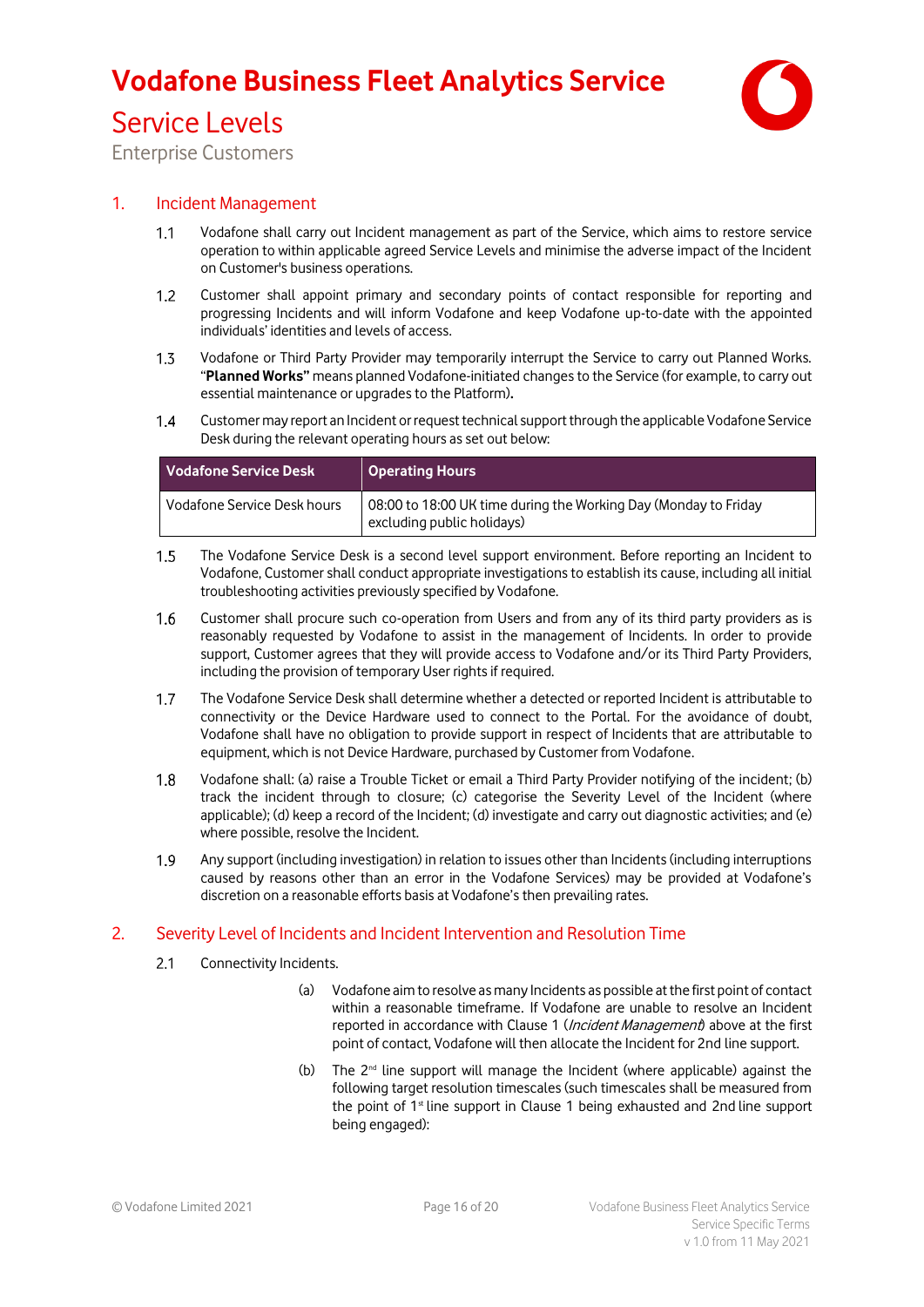

## Service Levels

Enterprise Customers

| <b>Severity Level</b>                       | <b>Incident Description</b>                                                                                                                                                                                                                                                  | <b>Incident</b><br><b>Resolution Time</b> |
|---------------------------------------------|------------------------------------------------------------------------------------------------------------------------------------------------------------------------------------------------------------------------------------------------------------------------------|-------------------------------------------|
| P1 High<br>(Critical Service)<br>Affecting) | The Portal does not allow login (and there<br>is no "under maintenance" message) or<br>the Portal is otherwise<br>unavailable/inaccessible                                                                                                                                   | 18 Working Hours                          |
| P2 Medium<br>(Major Service)<br>Affecting)  | The Portal allows login but contains: (i)<br>incorrect or partially incorrect data; or (ii)<br>any other problem/incident requiring<br>further analysis at the application level in<br>order to find a suitable solution (whether<br>via bug fix, development or otherwise). | 58 Working Hours                          |
| P3 Normal<br>(Minor Service)<br>Affecting)  | Any other problem/incident related to<br>the operation of the Portal, including (but<br>not limited to) service errors that prevent<br>a single user from accessing the Portal.                                                                                              | 106 Working Hours                         |

- $2.2$ Device Hardware Incidents:
- (a) For Incidents relating to Device Hardware sold by Vodafone to Customer, which incorporate a Vodafone SIM, Vodafone shall, in the first instance, attempt to resolve the Incident remotely. If Vodafone cannot resolve the Device Hardware Incident, the Device shall be managed in accordance with clause 4.8 of the Service Specific Terms.

### 3. Service Level Terms

- $3.1$ **Applicability:** Service Levels apply from the Service Commencement Date for the applicable Service Element depending on the Service Level measure, unless stated otherwise.
- **Excluded Events:** Vodafone is not responsible for failure to meet Service Level if the Service Level is  $3.2$ affected by an Excluded Event.
- $3.3$ **Service Availability:** Service is provided by the Portal, with target availability of 24 hours a day, 7 days per week, excluding any Excluded Event or planned maintenance.

### 4. Maintenance Windows and Notifications

 $4.1$ Maintenance Events/Changes may be required for optimising and further enhancing the functionality and efficiency of the Service. Vodafone shall use reasonable endeavours to ensure that the execution of Maintenance Events/Changes is kept to the minimum required and events are planned to minimise the impact on the Service.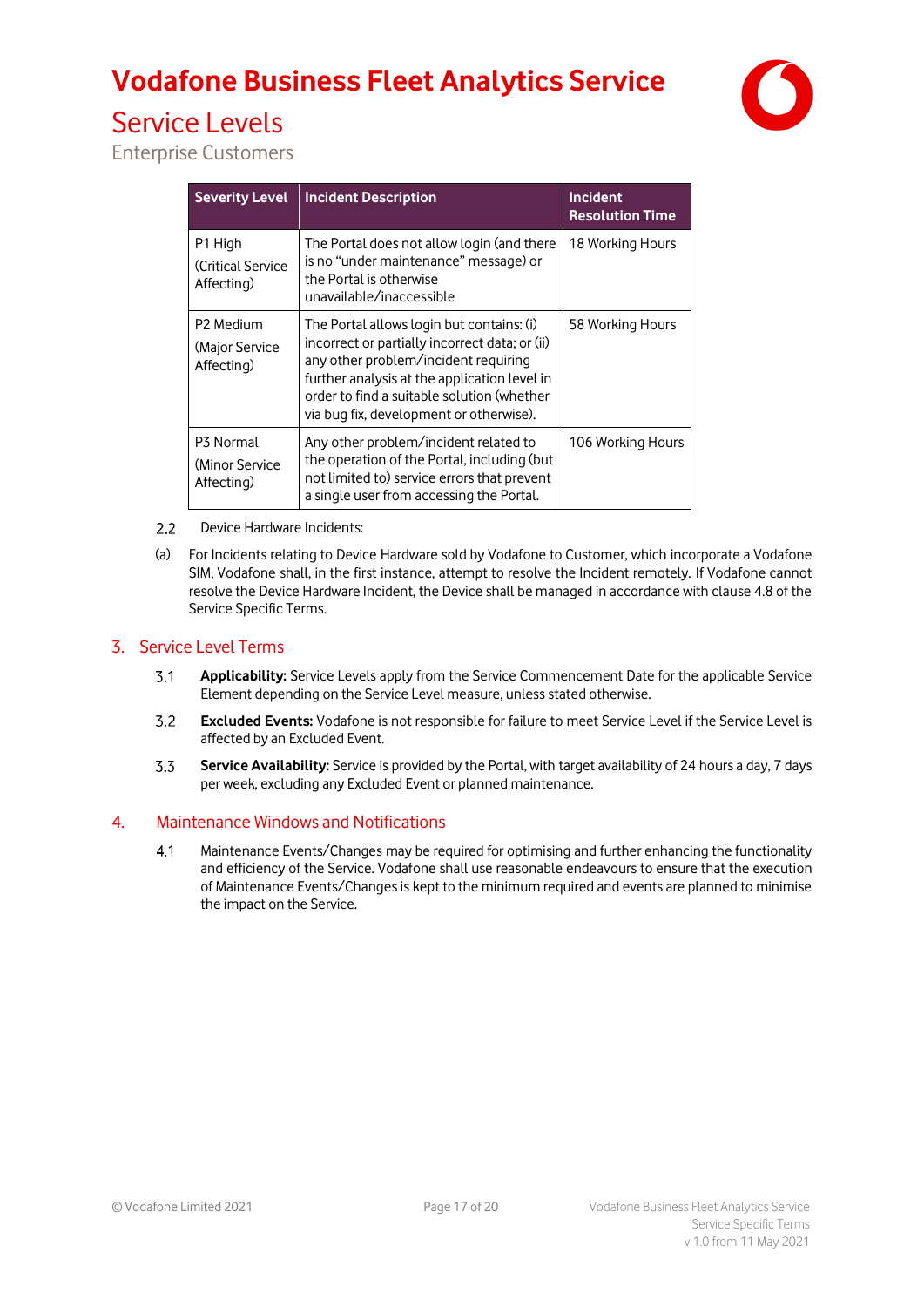

Definitions

Enterprise Customers

The following definitions are applicable to the Services:

| <b>Optional Service</b><br><b>Elements</b>  | as described in the Service Specification.                                                                                                                                                                                                                                                                                                                          |  |
|---------------------------------------------|---------------------------------------------------------------------------------------------------------------------------------------------------------------------------------------------------------------------------------------------------------------------------------------------------------------------------------------------------------------------|--|
| <b>Amortised</b><br><b>Commercial Model</b> | as described in the Commercial Terms.                                                                                                                                                                                                                                                                                                                               |  |
| <b>Change Request</b>                       | a request to change the technical scope of the Services, submitted by the Customer to<br>Vodafone (as further described in the Service Specific Terms).                                                                                                                                                                                                             |  |
| <b>Connectivity Service</b>                 | as described in the Service Specification.                                                                                                                                                                                                                                                                                                                          |  |
| <b>Core Service Elements</b>                | as described in the Service Specification.                                                                                                                                                                                                                                                                                                                          |  |
| <b>Customer Equipment</b>                   | Equipment not owned by Vodafone that is used with the Service.                                                                                                                                                                                                                                                                                                      |  |
| <b>Customer Fleet</b><br>Manager            | Customer, or person nominated by the Customer to manage the Service including<br>arranging for installation of the Device, if relevant.                                                                                                                                                                                                                             |  |
| <b>Customer Prerequisite</b>                | mandatory requirements that the Customer must implement and maintain at their own<br>expense throughout the term in order to receive the Service.                                                                                                                                                                                                                   |  |
| <b>Device</b>                               | the Geotab GO telematics device connected to a Customer vehicle, into which<br>Vodafone's SIM is inserted.                                                                                                                                                                                                                                                          |  |
| <b>Device Hardware</b>                      | hardware and any other tangible equipment relating to the Device (other than the SIM),<br>including but not limited to: (i) the universal harness supplied with each Device in order<br>to connect it to the relevant Customer vehicle; and (ii) remote equipment for sensors<br>and monitoring applications used to connect the Device to the Portal and Platform. |  |
| Equipment                                   | the Device, SIM and Device Hardware supplied by or on behalf of Vodafone to Customer<br>in connection with the Service. Without prejudice to the General Terms, for the<br>purposes of the Fleet Analytics Service, each reference to Equipment in the General<br>Terms shall be deemed to include SIMs.                                                            |  |
| <b>Excluded Event</b>                       | any of the following:                                                                                                                                                                                                                                                                                                                                               |  |
|                                             | planned Maintenance Events/Changes;<br>(a)                                                                                                                                                                                                                                                                                                                          |  |
|                                             | a planned outage (including any such outage that impacts access to the<br>(b)<br>Platform);                                                                                                                                                                                                                                                                         |  |
|                                             | a fault or incident in, or any other problem associated with Customer supplied<br>(c)<br>Device Hardware or other telecommunications systems not operated or<br>provided by Vodafone;                                                                                                                                                                               |  |
|                                             | (d)<br>the fault or incident caused by Customer's negligence, act or omission or that of<br>any third-party not within Vodafone's direct control;                                                                                                                                                                                                                   |  |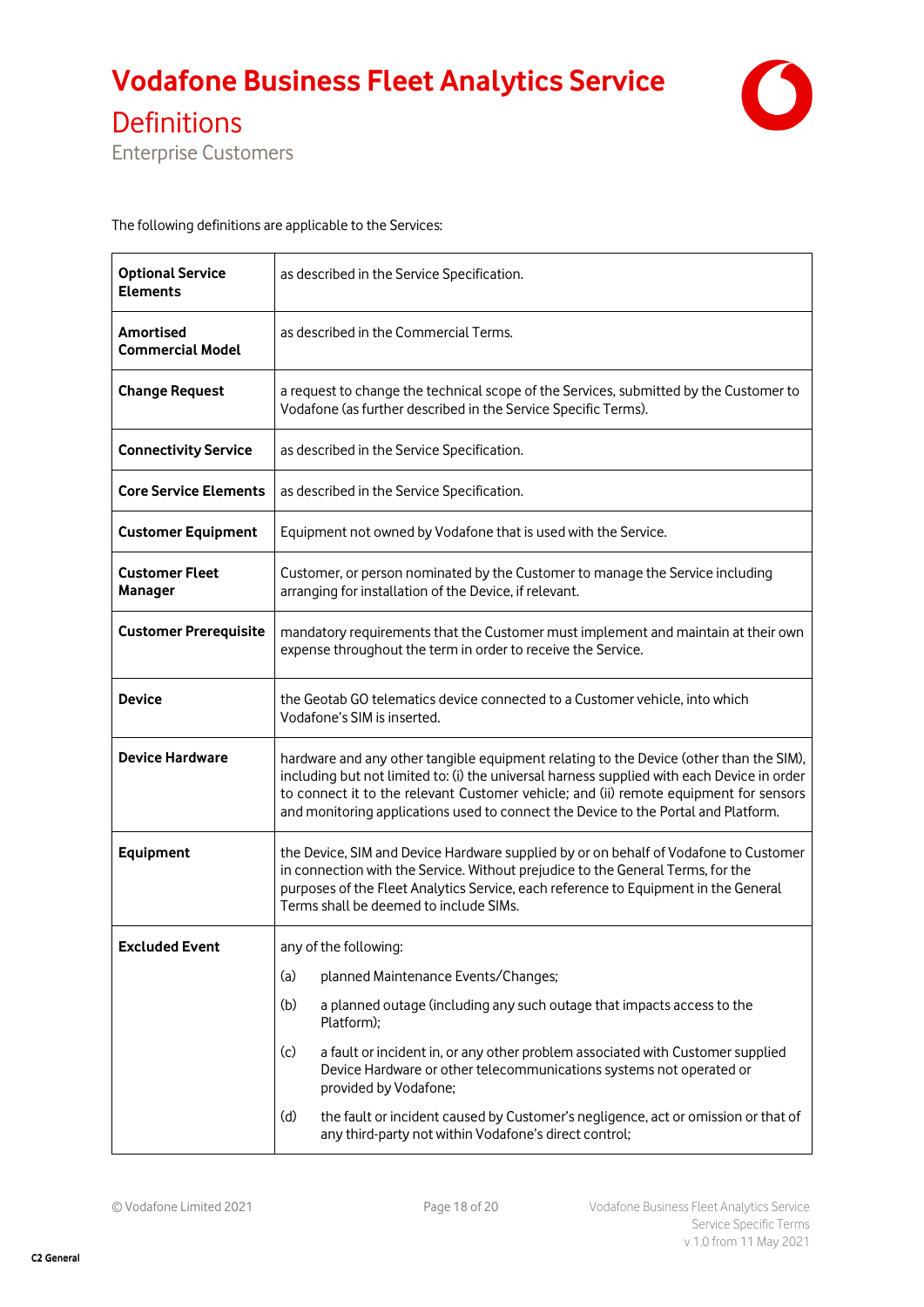

### Definitions

Enterprise Customers

|                                           | (e)<br>Customer not performing, or a delay in the Customer performing, any of the<br>obligations or conditions of use set out in the Agreement;                                                                                                                                                                                                                                                                                                                                                                                                                                                       |  |
|-------------------------------------------|-------------------------------------------------------------------------------------------------------------------------------------------------------------------------------------------------------------------------------------------------------------------------------------------------------------------------------------------------------------------------------------------------------------------------------------------------------------------------------------------------------------------------------------------------------------------------------------------------------|--|
|                                           | (f)<br>Service suspension or a Force Majeure event in accordance with the General<br>Terms;                                                                                                                                                                                                                                                                                                                                                                                                                                                                                                           |  |
|                                           | a Network change made by Vodafone that can impact multiple Vodafone<br>(g)<br>Customers;                                                                                                                                                                                                                                                                                                                                                                                                                                                                                                              |  |
|                                           | (h)<br>the Service request falls outside the scope of the Agreement;                                                                                                                                                                                                                                                                                                                                                                                                                                                                                                                                  |  |
|                                           | (i)<br>the Service request is pending action on behalf of a party outside the Third Party<br>Provider's control; or                                                                                                                                                                                                                                                                                                                                                                                                                                                                                   |  |
|                                           | any other circumstances caused by events for which Vodafone is not liable in<br>(j)<br>accordance with the terms of the Agreement.                                                                                                                                                                                                                                                                                                                                                                                                                                                                    |  |
| <b>GDSP</b>                               | Vodafone's Global Data Service Platform.                                                                                                                                                                                                                                                                                                                                                                                                                                                                                                                                                              |  |
| Geotab                                    | Geotab Inc.                                                                                                                                                                                                                                                                                                                                                                                                                                                                                                                                                                                           |  |
| <b>Geotab Gateway</b><br><b>Servers</b>   | as described in the Service Specification.                                                                                                                                                                                                                                                                                                                                                                                                                                                                                                                                                            |  |
| Incident                                  | any unplanned interruption to or a reduction of quality in the contracted Service, which<br>Vodafone reasonably determines is caused by an error in the Services only, and<br>excluding any fault, incident or problem with any other Vodafone service purchased<br>under separate service terms.                                                                                                                                                                                                                                                                                                     |  |
| <b>Incident Intervention</b><br>Time      | the target maximum time for the Vodafone Service Desk to start working on a reported<br>Incident, calculated from the moment the Incident has been reported and all required<br>information to start the investigation has been provided, and not including any time<br>spent on Incidents associated with or caused by an Excluded Event.                                                                                                                                                                                                                                                            |  |
| <b>Incident Resolution</b><br><b>Time</b> | the target maximum time to return the Service or Device Hardware (as applicable) to an<br>operational state, measured from the moment the Incident has been reported and all<br>required information to start the investigation has been provided, and not including any<br>time spent on Incidents associated with or caused by an Excluded Event or Planned<br>Maintenance Events/Changes. If Vodafone is prevented from achieving the target due<br>to a Force Majeure event, the Incident Resolution Time will be extended by the duration<br>of the impairment and an appropriate start-up time. |  |
| <b>Installation Centre</b>                | Vodafone approved location for Installation Works to be undertaken.                                                                                                                                                                                                                                                                                                                                                                                                                                                                                                                                   |  |
| <b>Installation Works</b>                 | process to install, re-install or de-install Device in vehicle, performed by Customer, third<br>party or Vodafone Automotive.                                                                                                                                                                                                                                                                                                                                                                                                                                                                         |  |
| IP                                        | internet protocol.                                                                                                                                                                                                                                                                                                                                                                                                                                                                                                                                                                                    |  |
| Maintenance<br>Events/Changes             | as described in the Service Levels.                                                                                                                                                                                                                                                                                                                                                                                                                                                                                                                                                                   |  |
| <b>Platform</b>                           | as defined in the Service Specification.                                                                                                                                                                                                                                                                                                                                                                                                                                                                                                                                                              |  |